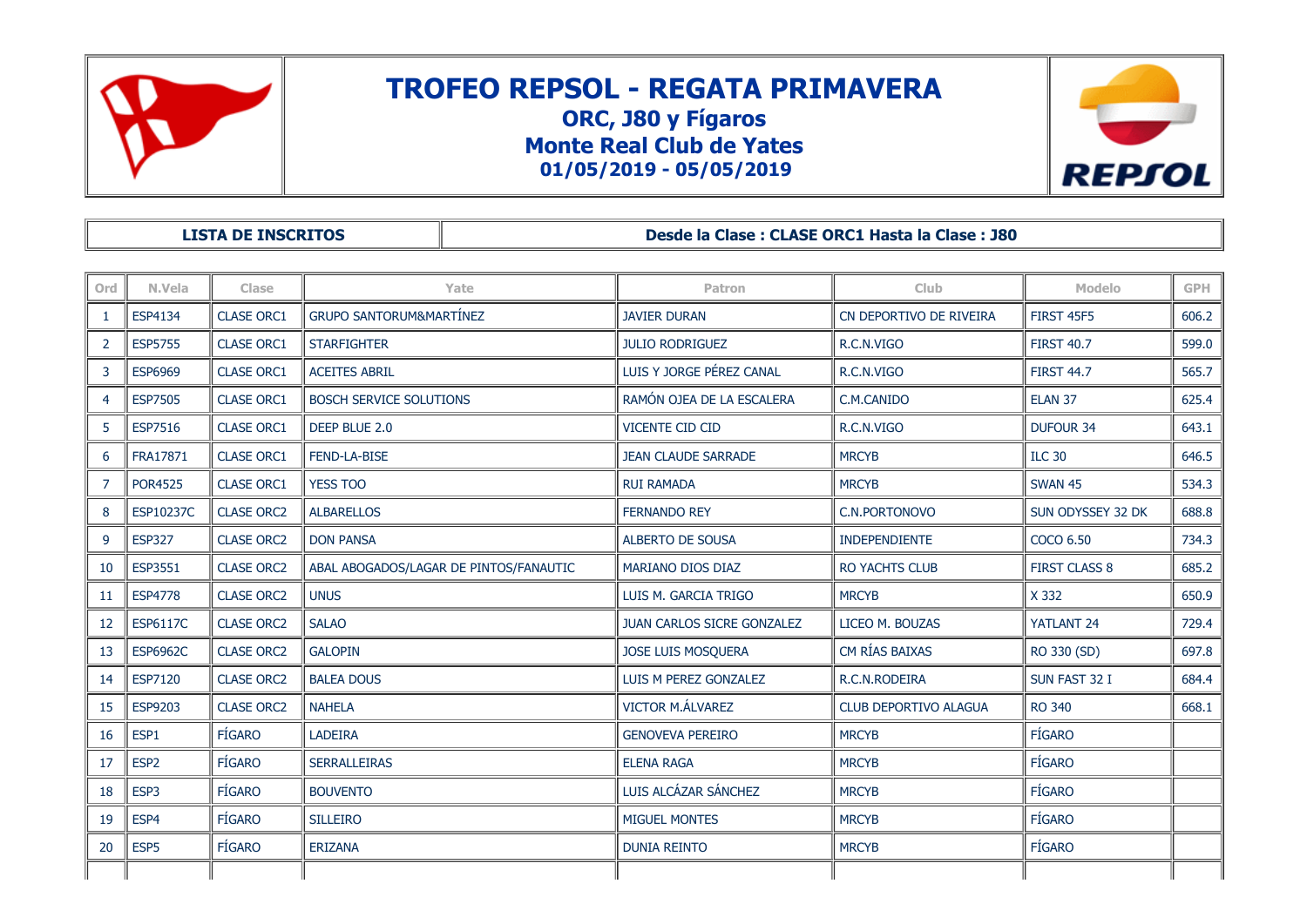| 21 | ESP <sub>6</sub> | <b>FÍGARO</b>                              | <b>TUTATIS</b>          | <b>MARUXA SIO</b>        | <b>MRCYB</b>  | FÍGARO            |          |
|----|------------------|--------------------------------------------|-------------------------|--------------------------|---------------|-------------------|----------|
| 22 | <b>ESP1036</b>   | <b>J80</b>                                 | <b>NAMASTE</b>          | LUIS DE MIRA PONCE       | <b>MRCYB</b>  | <b>J80</b>        |          |
| 23 | <b>ESP1058</b>   | <b>J80</b>                                 | <b>CANSINO</b>          | FERNANDO YÁÑEZ FERNÁNDEZ | <b>MRCYB</b>  | <b>J80</b>        |          |
| 24 | <b>ESP108</b>    | <b>J80</b>                                 | <b>OKOFEN</b>           | JAVIER DE LA GÁNDARA     | <b>MRCYB</b>  | <b>J80</b>        |          |
| 25 | <b>ESP1117</b>   | <b>J80</b>                                 | PAZO DE CEA             | MARÍA CAMPOS MÉNDEZ      | <b>MRCYB</b>  | <b>J80</b>        |          |
| 26 | ESP1127          | <b>J80</b>                                 | IMPRESION3D ATLÁNTICO   | <b>GUILLERMO BLANCO</b>  | RCN LA CORUÑA | <b>J80</b>        |          |
| 27 | <b>ESP1128</b>   | <b>J80</b>                                 | <b>CORMORAN II</b>      | YAGO GONZALEZ - ROBATTO  | <b>MRCYB</b>  | <b>J80</b>        |          |
| 28 | <b>ESP1132</b>   | <b>J80</b>                                 | <b>MIUDO</b>            | <b>CARLOS HERNÁNDEZ</b>  | <b>MRCYB</b>  | <b>J80</b>        |          |
| 29 | <b>ESP799</b>    | <b>J80</b>                                 | <b>FERRALEMES</b>       | <b>JAIME GARCÍA</b>      | <b>MRCYB</b>  | <b>J80</b>        |          |
| 30 | <b>ESP862</b>    | <b>J80</b>                                 | <b>MONDO</b>            | <b>BERNARDO MACEDO</b>   | <b>MRCYB</b>  | <b>J80</b>        |          |
| 31 | <b>ESP895</b>    | <b>J80</b>                                 | <b>LUNA NUEVA</b>       | <b>JUAN L. TUERO</b>     | <b>MRCYB</b>  | <b>J80</b>        |          |
| 32 | <b>ESP946</b>    | <b>J80</b>                                 | <b>CUNICHAN</b>         | JAVIER MARTÍNEZ VALENTE  | <b>MRCYB</b>  | <b>J80</b>        |          |
| 33 | <b>POR950</b>    | <b>J80</b>                                 | MARIAS CASAS DO TELHADO | MANUEL MARÍA CUNHA       | <b>MRCYB</b>  | <b>J80</b>        |          |
|    |                  | (c) Cyber Altura Crucero - Version ORC 3.0 |                         | 853H-JE5I                |               | Fecha: 04/05/2019 | 10:30:58 |



**CLASIFICACION GENERAL Desde la Clase : CLASE ORC1 Hasta la Clase : CLASE ORC2**

| Pos | N.Vela         | Yate                           | <b>Patron</b>               | <b>Club</b>  | <b>Modelo</b> |   | - |  | Puntos I |
|-----|----------------|--------------------------------|-----------------------------|--------------|---------------|---|---|--|----------|
|     | <b>ESP6969</b> | l ACEITES ABRIL                | l LUIS Y JORGE PÉREZ CANAL  | R.C.N.VIGO   | l first 44.7  |   |   |  |          |
|     | <b>ESP7505</b> | <b>BOSCH SERVICE SOLUTIONS</b> | l RAMÓN OJEA DE LA ESCALERA | C.M.CANIDO   | l ELAN 37     |   |   |  |          |
|     | <b>ESP4778</b> | l unus                         | l LUIS M. GARCIA TRIGO      | <b>MRCYB</b> | X 332         |   |   |  | 19       |
|     | <b>ESP7516</b> | DEEP BLUE 2.0                  | l vicente cid cid           | R.C.N.VIGO   | l Dufour 34   | h |   |  | 19       |
|     |                |                                |                             |              |               |   |   |  |          |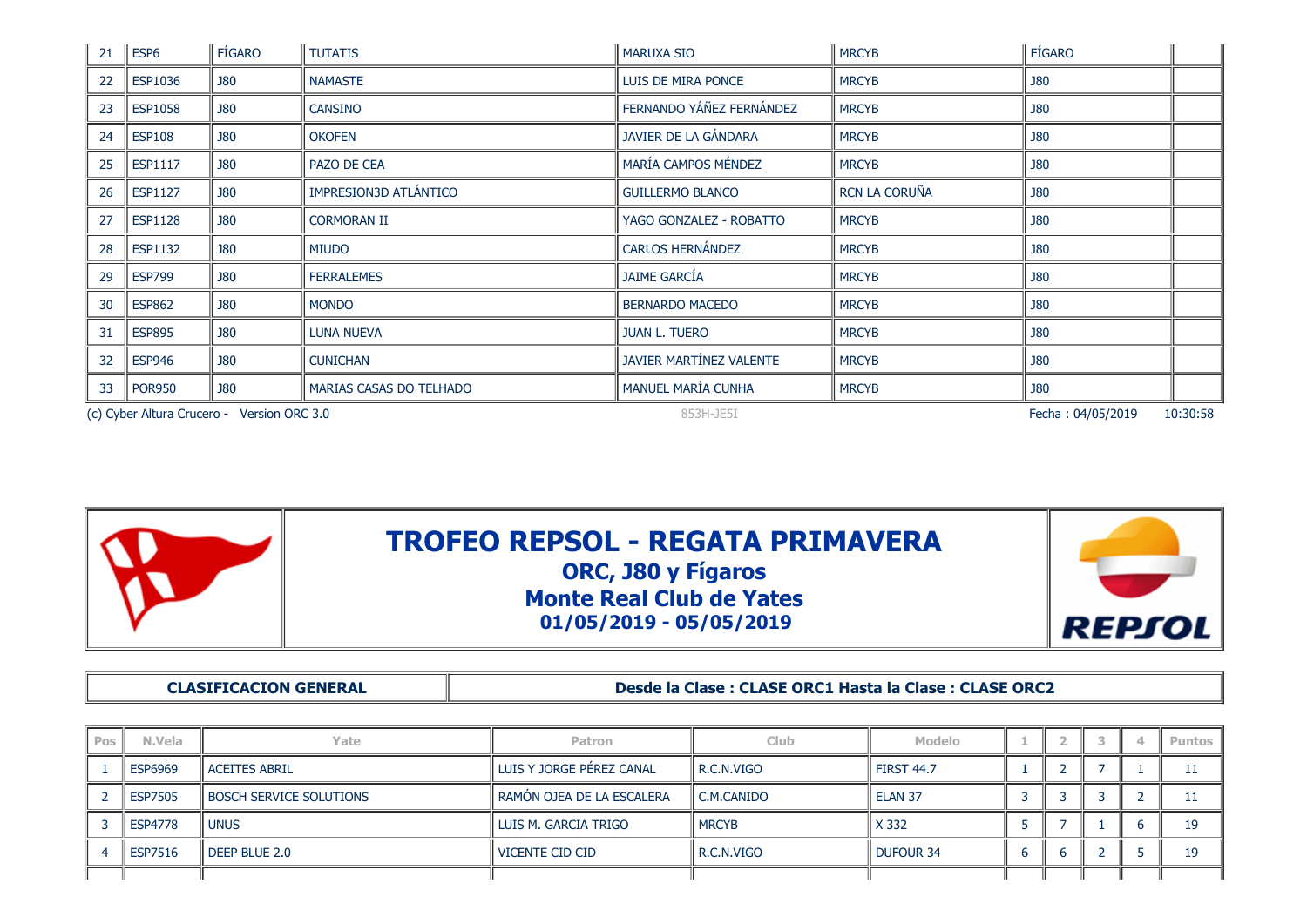| -5 | <b>ESP5755</b>                                                               | <b>STARFIGHTER</b>                     | JULIO RODRIGUEZ                   | R.C.N.VIGO              | <b>FIRST 40.7</b>    | $\overline{4}$   | $\overline{4}$   | 4                |                  | 19 |
|----|------------------------------------------------------------------------------|----------------------------------------|-----------------------------------|-------------------------|----------------------|------------------|------------------|------------------|------------------|----|
| 6  | ESP4134                                                                      | <b>GRUPO SANTORUM&amp;MARTINEZ</b>     | <b>JAVIER DURAN</b>               | CN DEPORTIVO DE RIVEIRA | <b>FIRST 45F5</b>    | 2                | 5                | 12               |                  | 22 |
|    | ESP9203                                                                      | NAHELA                                 | <b>VICTOR M.ALVAREZ</b>           | CLUB DEPORTIVO ALAGUA   | <b>RO 340</b>        | 8                | 8                | 8                | 9                | 33 |
| 8  | <b>ESP10237C</b>                                                             | <b>ALBARELLOS</b>                      | <b>FERNANDO REY</b>               | C.N.PORTONOVO           | SUN ODYSSEY 32 DK    | 10               | 9                | 5.               | 11               | 35 |
| 9  | <b>POR4525</b>                                                               | <b>YESS TOO</b>                        | <b>RUI RAMADA</b>                 | <b>MRCYB</b>            | <b>SWAN 45</b>       | 16<br><b>DNS</b> |                  | 16<br><b>DNF</b> |                  | 37 |
| 10 | ESP7120                                                                      | <b>BALEA DOUS</b>                      | LUIS M PEREZ GONZALEZ             | R.C.N.RODEIRA           | SUN FAST 32 I        |                  | 16<br><b>DSQ</b> | 6                |                  | 37 |
| 11 | <b>ESP3551</b>                                                               | ABAL ABOGADOS/LAGAR DE PINTOS/FANAUTIC | MARIANO DIOS DIAZ                 | <b>RO YACHTS CLUB</b>   | <b>FIRST CLASS 8</b> | 9                | 10               | 9                | 10               | 38 |
| 12 | <b>ESP327</b>                                                                | <b>DON PANSA</b>                       | ALBERTO DE SOUSA                  | <b>INDEPENDIENTE</b>    | COCO 6.50            | 16<br><b>DNS</b> | 11               | 10               | 12               | 49 |
| 13 | <b>ESP6117C</b>                                                              | <b>SALAO</b>                           | <b>JUAN CARLOS SICRE GONZALEZ</b> | LICEO M. BOUZAS         | YATLANT 24           | 12               | 16<br><b>DNS</b> | 11               | 13               | 52 |
| 14 | <b>ESP6962C</b>                                                              | <b>GALOPIN</b>                         | JOSE LUIS MOSQUERA                | CM RÍAS BAIXAS          | RO 330 (SD)          | 11               | 12               | 13               | 16<br><b>DNC</b> | 52 |
| 15 | FRA17871                                                                     | <b>FEND-LA-BISE</b>                    | <b>JEAN CLAUDE SARRADE</b>        | <b>MRCYB</b>            | <b>ILC 30</b>        | 16<br><b>DNC</b> | 16<br><b>DNC</b> | 16<br><b>DNC</b> | 16<br><b>DNC</b> | 64 |
|    | (c) Cyber Altura Crucero - Version ORC 3.0<br>Fecha: 05/05/2019<br>853H-JE5I |                                        |                                   |                         |                      |                  |                  |                  | 15:51:11         |    |



|     |                | <b>CLASIFICACION GENERAL</b>   |                             |               | <b>Clase: CLASE ORC1</b>  |                   |  |  |  |  |               |  |
|-----|----------------|--------------------------------|-----------------------------|---------------|---------------------------|-------------------|--|--|--|--|---------------|--|
|     |                |                                |                             |               |                           |                   |  |  |  |  |               |  |
| Pos | N.Vela         | Yate                           | <b>Patron</b>               |               | Club.                     | Modelo            |  |  |  |  | <b>Puntos</b> |  |
|     | <b>ESP6969</b> | l ACEITES ABRIL                | l LUIS Y JORGE PÉREZ CANAL  | l R.C.N.VIGO  |                           | <b>FIRST 44.7</b> |  |  |  |  |               |  |
|     | <b>ESP7505</b> | <b>BOSCH SERVICE SOLUTIONS</b> | l RAMÓN OJEA DE LA ESCALERA | ll C.M.CANIDO |                           | ELAN 37           |  |  |  |  | 10            |  |
|     | ESP4134        | l GRUPO SANTORUM&MARTINEZ      | <b>JAVIER DURAN</b>         |               | l CN DEPORTIVO DE RIVEIRA | <b>FIRST 45F5</b> |  |  |  |  |               |  |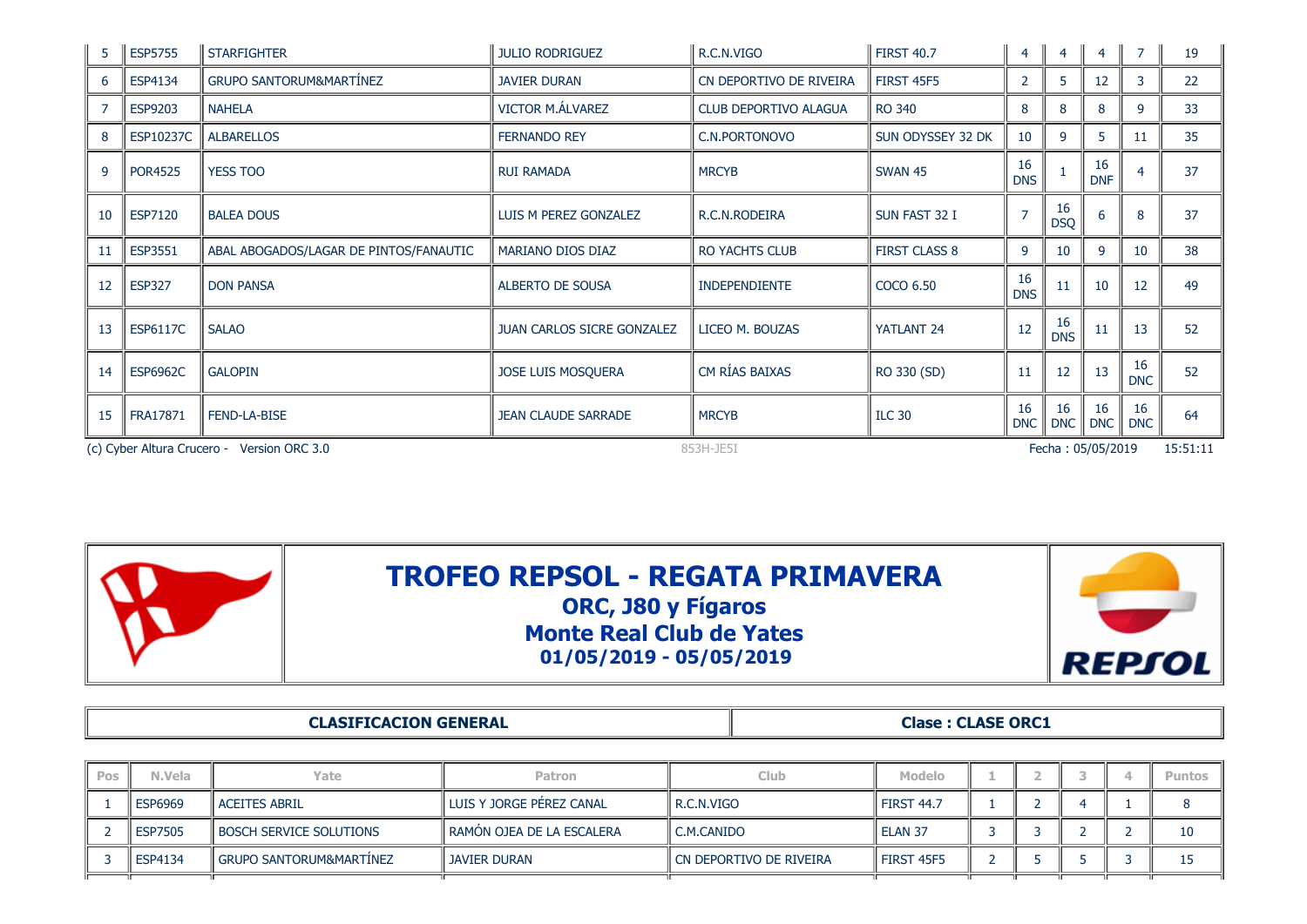|                                            | <b>ESP7516</b> | $\parallel$ DEEP BLUE 2.0 | <b>VICENTE CID CID</b> | R.C.N.VIGO   | <b>DUFOUR 34</b>  |            |            |                   |            | 17       |
|--------------------------------------------|----------------|---------------------------|------------------------|--------------|-------------------|------------|------------|-------------------|------------|----------|
|                                            | <b>ESP5755</b> | <b>STARFIGHTER</b>        | JULIO RODRIGUEZ        | R.C.N.VIGO   | <b>FIRST 40.7</b> |            |            |                   |            | 17       |
|                                            | <b>POR4525</b> | <b>YESS TOO</b>           | I RUI RAMADA           | <b>MRCYB</b> | SWAN 45           | <b>DNS</b> |            | 8<br><b>DNF</b>   |            | 21       |
|                                            | FRA17871       | FEND-LA-BISE              | JEAN CLAUDE SARRADE    | <b>MRCYB</b> | <b>ILC 30</b>     | <b>DNC</b> | <b>DNC</b> | <b>DNC</b>        | <b>DNC</b> | 32       |
| (c) Cyber Altura Crucero - Version ORC 3.0 |                |                           |                        | 853H-JE5I    |                   |            |            | Fecha: 05/05/2019 |            | 15:34:12 |

| <b>TROFEO REPSOL - REGATA PRIMAVERA</b><br>ORC, J80 y Fígaros<br><b>Monte Real Club de Yates</b><br>$01/05/2019 - 05/05/2019$ | <b>REPTOL</b> |
|-------------------------------------------------------------------------------------------------------------------------------|---------------|
|                                                                                                                               |               |

| <b>CLASIFICACION GENERAL</b> |  |
|------------------------------|--|
|------------------------------|--|

**Clase : CLASE ORC2** 

| Pos | N.Vela                                                  | Yate                                   | <b>Patron</b>                     | <b>Club</b>                  | <b>Modelo</b>        |                 | $\overline{2}$    |   |                 | <b>Puntos</b> |
|-----|---------------------------------------------------------|----------------------------------------|-----------------------------------|------------------------------|----------------------|-----------------|-------------------|---|-----------------|---------------|
|     | <b>ESP4778</b>                                          | <b>UNUS</b>                            | LUIS M. GARCIA TRIGO              | <b>MRCYB</b>                 | X 332                |                 |                   |   |                 |               |
|     | ESP9203                                                 | <b>NAHELA</b>                          | VICTOR M.ÁLVAREZ                  | <b>CLUB DEPORTIVO ALAGUA</b> | RO 340               | 3               |                   |   |                 | 12            |
|     | ESP10237C                                               | <b>ALBARELLOS</b>                      | <b>FERNANDO REY</b>               | C.N.PORTONOVO                | SUN ODYSSEY 32 DK    | 5               | 3                 |   |                 | 15            |
| 4   | ESP7120                                                 | <b>BALEA DOUS</b>                      | LUIS M PEREZ GONZALEZ             | R.C.N.RODEIRA                | SUN FAST 32 I        | $\overline{2}$  | 9<br><b>DSQ</b>   |   | $\overline{2}$  | 16            |
| 5   | ESP3551                                                 | ABAL ABOGADOS/LAGAR DE PINTOS/FANAUTIC | MARIANO DIOS DIAZ                 | <b>RO YACHTS CLUB</b>        | <b>FIRST CLASS 8</b> | $\overline{4}$  | 4                 |   |                 | 17            |
| 6   | <b>ESP327</b>                                           | <b>DON PANSA</b>                       | <b>ALBERTO DE SOUSA</b>           | <b>INDEPENDIENTE</b>         | COCO 6.50            | 9<br><b>DNS</b> | ь                 | b | 6               | 26            |
|     | <b>ESP6962C</b>                                         | <b>GALOPIN</b>                         | <b>JOSE LUIS MOSQUERA</b>         | CM RÍAS BAIXAS               | RO 330 (SD)          | 6               | 6                 |   | 9<br><b>DNC</b> | 29            |
| 8   | <b>ESP6117C</b>                                         | <b>SALAO</b>                           | <b>JUAN CARLOS SICRE GONZALEZ</b> | LICEO M. BOUZAS              | YATLANT 24           |                 | 9<br><b>DNS</b>   |   |                 | 30            |
|     | (c) Cyber Altura Crucero - Version ORC 3.0<br>853H-JE5I |                                        |                                   |                              |                      |                 | Fecha: 05/05/2019 |   |                 | 15:50:50      |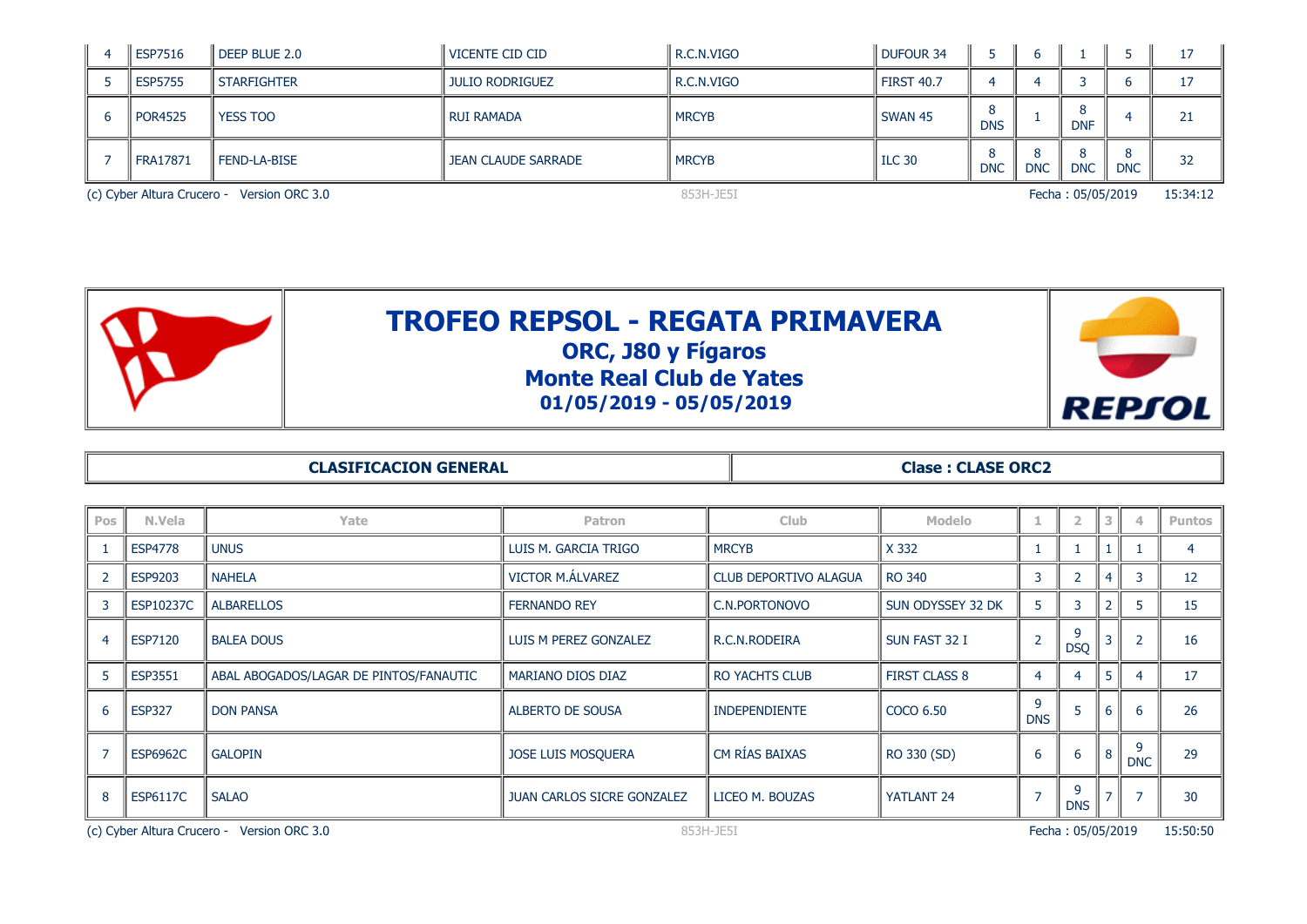



|     |                |                | <b>CLASIFICACION GENERAL</b> |              |            |                 | <b>Clase: J80</b> |               |
|-----|----------------|----------------|------------------------------|--------------|------------|-----------------|-------------------|---------------|
|     |                |                |                              |              |            |                 |                   |               |
| Pos | N.Vela         | Yate           | <b>Patron</b>                | Club.        | Modelo     |                 |                   | <b>Puntos</b> |
|     | <b>ESP108</b>  | <b>OKOFEN</b>  | JAVIER DE LA GÁNDARA         | <b>MRCYB</b> | <b>J80</b> |                 |                   |               |
|     | <b>ESP1036</b> | <b>NAMASTE</b> | LUIS DE MIRA PONCE           | <b>MRCYB</b> | <b>J80</b> |                 |                   | 18            |
|     | <b>ESP1058</b> | <b>CANSINO</b> | FERNANDO YÁÑEZ FERNÁNDEZ     | <b>MRCYB</b> | <b>J80</b> | D <sub>CO</sub> |                   | つつ            |

|    |                                                         |                         | FERNANDO YÁÑEZ FERNÁNDEZ |               |            |                | 13               |                  |                   |                 |
|----|---------------------------------------------------------|-------------------------|--------------------------|---------------|------------|----------------|------------------|------------------|-------------------|-----------------|
| В  | <b>ESP1058</b>                                          | <b>CANSINO</b>          |                          | <b>MRCYB</b>  | <b>J80</b> | $\overline{3}$ | <b>DSQ</b>       |                  | 5                 | 22              |
| 4  | <b>ESP1127</b>                                          | IMPRESION3D ATLÁNTICO   | <b>GUILLERMO BLANCO</b>  | RCN LA CORUÑA | <b>J80</b> | $\overline{4}$ |                  | 11               |                   | 24              |
| 5. | <b>ESP895</b>                                           | <b>LUNA NUEVA</b>       | <b>JUAN L. TUERO</b>     | <b>MRCYB</b>  | <b>J80</b> | 6              | 3                | 8                | 11                | 28              |
| 6  | <b>ESP1128</b>                                          | <b>CORMORAN II</b>      | YAGO GONZALEZ - ROBATTO  | <b>MRCYB</b>  | J80        | 10             |                  | 5                | 6                 | 28              |
|    | <b>POR950</b>                                           | MARIAS CASAS DO TELHADO | MANUEL MARÍA CUNHA       | <b>MRCYB</b>  | J80        | $\overline{2}$ | 13<br><b>DNS</b> | 13<br><b>OCS</b> |                   | 30              |
|    |                                                         |                         |                          |               |            |                |                  |                  |                   |                 |
| 8  | ESP1117                                                 | PAZO DE CEA             | MARÍA CAMPOS MÉNDEZ      | <b>MRCYB</b>  | J80        | 11             | 5                | $\overline{7}$   | 8                 | 31              |
| 9  | <b>ESP946</b>                                           | <b>CUNICHAN</b>         | JAVIER MARTÍNEZ VALENTE  | <b>MRCYB</b>  | J80        | 12             | 13               | 3                | 4                 | 32 <sup>2</sup> |
|    |                                                         |                         |                          |               |            |                | <b>DSQ</b>       |                  |                   |                 |
| 10 | <b>ESP799</b>                                           | <b>FERRALEMES</b>       | <b>JAIME GARCÍA</b>      | <b>MRCYB</b>  | <b>J80</b> | 8              | 6                | 9                | 9                 | 32              |
| 11 | <b>ESP862</b>                                           | <b>MONDO</b>            | <b>BERNARDO MACEDO</b>   | <b>MRCYB</b>  | <b>J80</b> | 5              | $\mathsf{q}$     | 6                | 13                | 33              |
|    |                                                         |                         |                          |               |            |                |                  |                  | <b>DSQ</b>        |                 |
| 12 | <b>ESP1132</b>                                          | <b>MIUDO</b>            | <b>CARLOS HERNÁNDEZ</b>  | <b>MRCYB</b>  | <b>J80</b> | 9              | 8                | 10               | 10                | 37              |
|    | (c) Cyber Altura Crucero - Version ORC 3.0<br>853H-JE5I |                         |                          |               |            |                |                  |                  | Fecha: 05/05/2019 | 17:00:15        |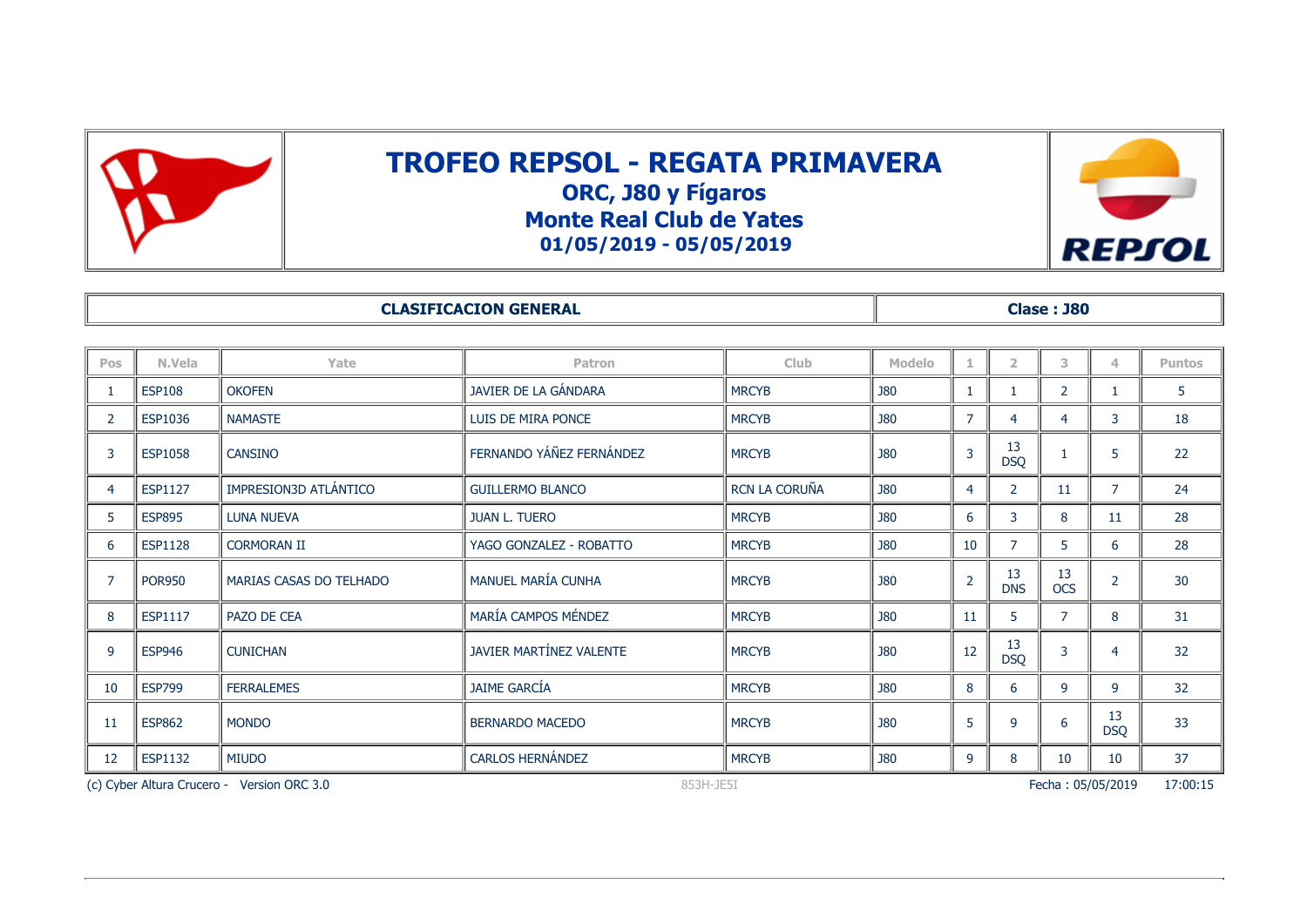

## **TROFEO REPSOL - REGATA PRIMAVERA ORC, J80 y Fígaros Monte Real Club de Yates**

**01/05/2019 - 05/05/2019**



|            |                                                                                          |                     | <b>CLASIFICACION GENERAL</b> |              | <b>Clase: FIGARO</b> |            |   |   |   |               |  |
|------------|------------------------------------------------------------------------------------------|---------------------|------------------------------|--------------|----------------------|------------|---|---|---|---------------|--|
|            |                                                                                          |                     |                              |              |                      |            |   |   |   |               |  |
| <b>Pos</b> | N.Vela                                                                                   | Yate                | Patron                       | <b>Club</b>  | Modelo               |            |   |   | 4 | <b>Puntos</b> |  |
|            | ESP3                                                                                     | <b>BOUVENTO</b>     | LUIS ALCÁZAR SÁNCHEZ         | <b>MRCYB</b> | FÍGARO               |            |   |   |   |               |  |
|            | ESP1                                                                                     | <b>LADEIRA</b>      | <b>GENOVEVA PEREIRO</b>      | <b>MRCYB</b> | <b>FÍGARO</b>        | 4          |   |   |   |               |  |
| 3          | ESP <sub>2</sub>                                                                         | <b>SERRALLEIRAS</b> | <b>ELENA RAGA</b>            | <b>MRCYB</b> | <b>FÍGARO</b>        |            |   | h | 4 | 16            |  |
| 4          | ESP4                                                                                     | <b>SILLEIRO</b>     | <b>MIGUEL MONTES</b>         | <b>MRCYB</b> | FÍGARO               | 3          |   | D | b | 17            |  |
|            | ESP <sub>5</sub>                                                                         | <b>ERIZANA</b>      | <b>DUNIA REINTO</b>          | <b>MRCYB</b> | <b>FÍGARO</b>        | <b>DNS</b> | b |   | 3 | 19            |  |
| 6          | ESP <sub>6</sub>                                                                         | <b>TUTATIS</b>      | <b>MARUXA SIO</b>            | <b>MRCYB</b> | FÍGARO               |            |   | 4 |   | 19            |  |
|            | 15:52:20<br>(c) Cyber Altura Crucero - Version ORC 3.0<br>853H-JE5I<br>Fecha: 05/05/2019 |                     |                              |              |                      |            |   |   |   |               |  |



**TROFEO REPSOL - REGATA PRIMAVERA ORC, J80 y Fígaros Monte Real Club de Yates 01/05/2019 - 05/05/2019**



**RESULTADOS PRUEBA : 03 Desde la Clase : CLASE ORC1 Hasta la Clase : CLASE ORC2**

| <b>Clase: CLASE ORC1</b> | Fecha : 04/05/2019 | Hora Salida : 14:46:00 | Distancia: 8.06 | <b>Coeficiente: 1</b> | <b>Offshore OSN</b> |
|--------------------------|--------------------|------------------------|-----------------|-----------------------|---------------------|
| <b>Clase: CLASE ORC2</b> | Fecha : 04/05/2019 | Hora Salida : 14:46:00 | Distancia: 8.06 | <b>Coeficiente: 1</b> | <b>Offshore OSN</b> |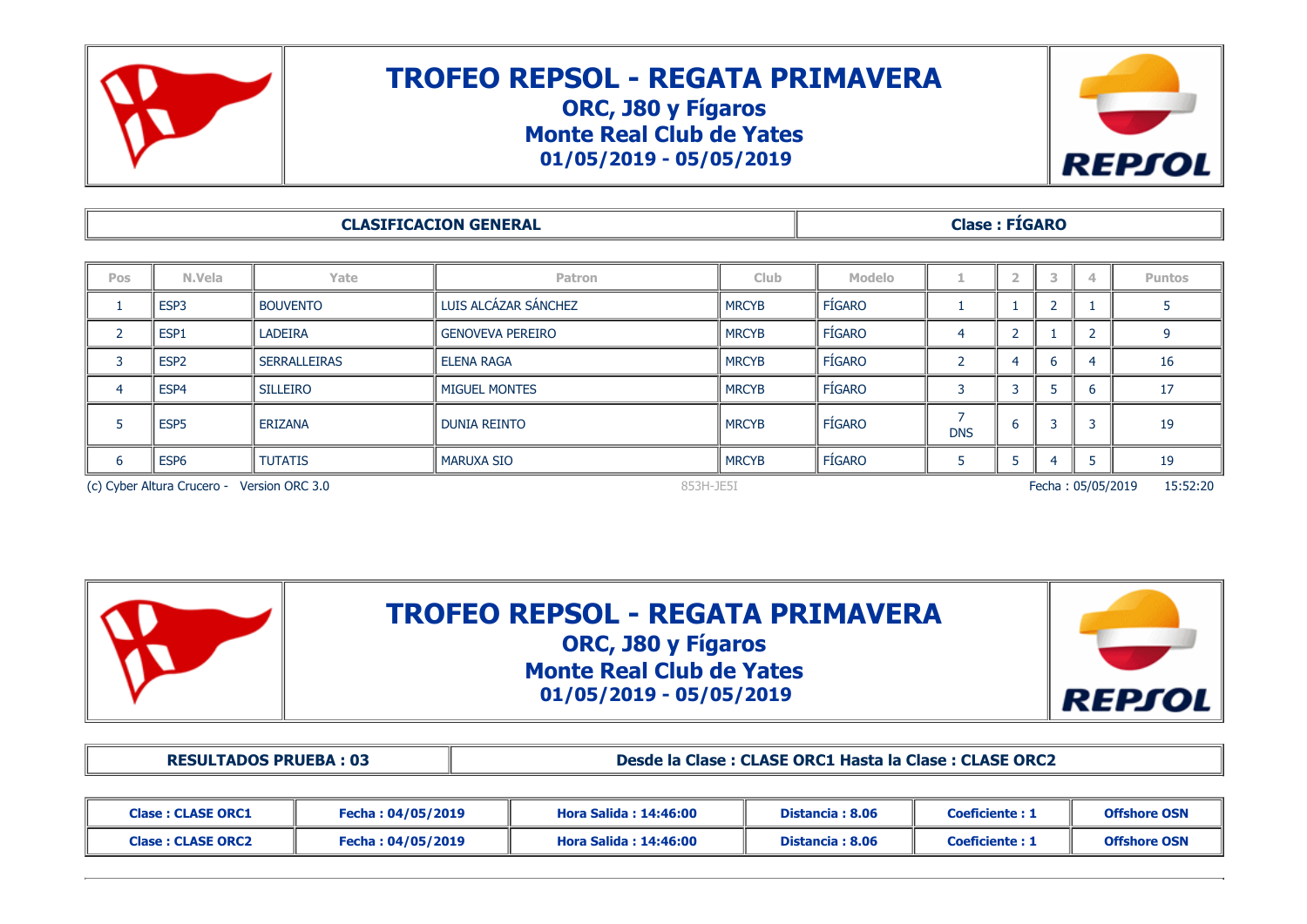| Pos | N.Vela          | Yate                                       | <b>Patron</b>                               | <b>Club</b>                            | <b>Modelo</b>                      | Hora<br>Llegada | T.Invertido | <b>T.Corregido</b> | Obs        | <b>Puntos</b>  |
|-----|-----------------|--------------------------------------------|---------------------------------------------|----------------------------------------|------------------------------------|-----------------|-------------|--------------------|------------|----------------|
|     | <b>ESP4778</b>  | <b>UNUS</b>                                | LUIS M. GARCIA TRIGO                        | <b>MRCYB</b>                           | X 332                              | 16:24:36        | 01:38:36    | 00:00:00           |            |                |
| 2   | <b>ESP7516</b>  | DEEP BLUE 2.0                              | <b>VICENTE CID CID</b>                      | R.C.N.VIGO                             | <b>DUFOUR 34</b>                   | 16:25:59        | 01:39:59    | 00:02:31           |            | $\overline{2}$ |
| 3   | <b>ESP7505</b>  | <b>BOSCH SERVICE SOLUTIONS</b>             | RAMÓN OJEA DE LA<br><b>ESCALERA</b>         | C.M.CANIDO                             | ELAN <sub>37</sub>                 | 16:24:43        | 01:38:43    | 00:03:34           |            | 3              |
| 4   | <b>ESP5755</b>  | <b>STARFIGHTER</b>                         | <b>JULIO RODRIGUEZ</b>                      | R.C.N.VIGO                             | <b>FIRST 40.7</b>                  | 16:23:13        | 01:37:13    | 00:05:31           |            | $\overline{4}$ |
| 5   | ESP10237C       | <b>ALBARELLOS</b>                          | <b>FERNANDO REY</b>                         | <b>C.N.PORTONOVO</b>                   | <b>SUN ODYSSEY 32</b><br><b>DK</b> | 16:39:40        | 01:53:40    | 00:10:32           |            | 5              |
| 6   | <b>ESP7120</b>  | <b>BALEA DOUS</b>                          | LUIS M PEREZ GONZALEZ                       | R.C.N.RODEIRA                          | SUN FAST 32 I                      | 16:39:45        | 01:53:45    | 00:11:08           |            | 6              |
|     | <b>ESP6969</b>  | <b>ACEITES ABRIL</b>                       | LUIS Y JORGE PÉREZ<br><b>CANAL</b>          | R.C.N.VIGO                             | <b>FIRST 44.7</b>                  | 16:25:40        | 01:39:40    | 00:12:10           |            | $\overline{7}$ |
| 8   | <b>ESP9203</b>  | <b>NAHELA</b>                              | <b>VICTOR M.ÁLVAREZ</b>                     | <b>CLUB DEPORTIVO</b><br><b>ALAGUA</b> | <b>RO 340</b>                      | 16:39:00        | 01:53:00    | 00:12:28           |            | 8              |
| 9   | <b>ESP3551</b>  | ABAL ABOGADOS/LAGAR DE<br>PINTOS/FANAUTIC  | MARIANO DIOS DIAZ                           | <b>RO YACHTS CLUB</b>                  | <b>FIRST CLASS 8</b>               | 16:43:19        | 01:57:19    | 00:14:15           |            | 9              |
| 10  | <b>ESP327</b>   | <b>DON PANSA</b>                           | <b>ALBERTO DE SOUSA</b>                     | <b>INDEPENDIENTE</b>                   | COCO 6.50                          | 16:49:32        | 02:03:32    | 00:14:16           |            | 10             |
| 11  | <b>ESP6117C</b> | <b>SALAO</b>                               | <b>JUAN CARLOS SICRE</b><br><b>GONZALEZ</b> | LICEO M. BOUZAS                        | YATLANT 24                         | 16:54:30        | 02:08:30    | 00:19:52           |            | 11             |
| 12  | ESP4134         | <b>GRUPO SANTORUM&amp;MARTÍNEZ</b>         | <b>JAVIER DURAN</b>                         | CN DEPORTIVO DE<br><b>RIVEIRA</b>      | <b>FIRST 45F5</b>                  | 16:40:00        | 01:54:00    | 00:21:34           |            | 12             |
| 13  | <b>ESP6962C</b> | <b>GALOPIN</b>                             | JOSE LUIS MOSQUERA                          | CM RÍAS BAIXAS                         | RO 330 (SD)                        | 17:04:59        | 02:18:59    | 00:34:49           |            | 13             |
| 14  | FRA17871        | FEND-LA-BISE                               | <b>JEAN CLAUDE SARRADE</b>                  | <b>MRCYB</b>                           | <b>ILC 30</b>                      |                 |             |                    | <b>DNC</b> | 16             |
| 14  | <b>POR4525</b>  | <b>YESS TOO</b>                            | <b>RUI RAMADA</b>                           | <b>MRCYB</b>                           | <b>SWAN 45</b>                     |                 |             |                    | <b>DNF</b> | 16             |
|     |                 | (c) Cyber Altura Crucero - Version ORC 3.0 |                                             | 853H-JE5I                              |                                    |                 |             | Fecha: 04/05/2019  |            | 18:50:05       |





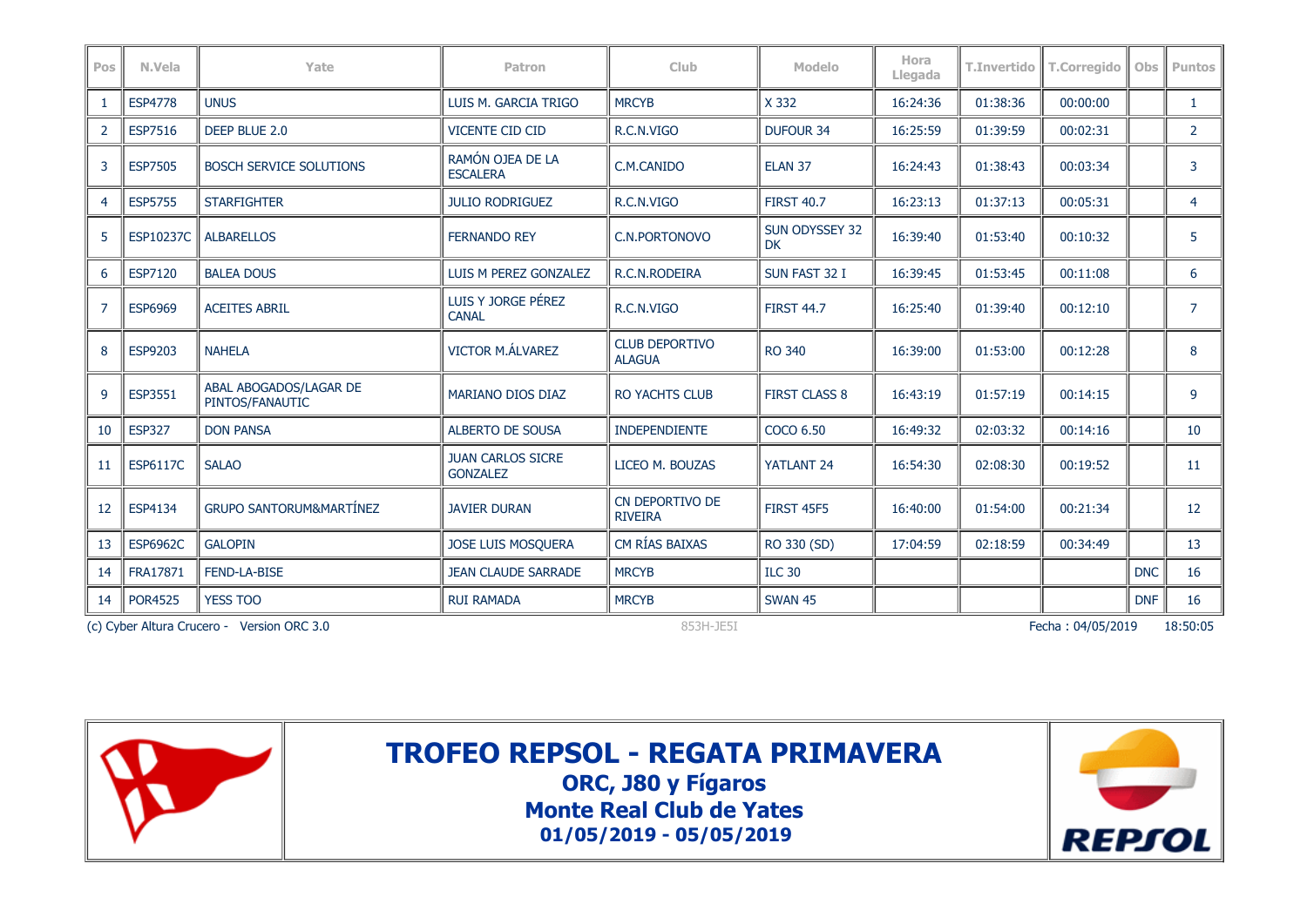**RESULTADOS PRUEBA : 02 Desde la Clase : CLASE ORC1 Hasta la Clase : CLASE ORC2**

|                | <b>Clase: CLASE ORC1</b> |                      | Fecha: 04/05/2019                  |                                             |                                  | <b>Hora Salida: 12:35:00</b>           |                             |          | Distancia: 5.19 |             | <b>Coeficiente: 1</b> |            | <b>Recorrido Compuesto</b> |        |                |
|----------------|--------------------------|----------------------|------------------------------------|---------------------------------------------|----------------------------------|----------------------------------------|-----------------------------|----------|-----------------|-------------|-----------------------|------------|----------------------------|--------|----------------|
|                | <b>Clase: CLASE ORC2</b> |                      | Fecha: 04/05/2019                  |                                             |                                  | <b>Hora Salida: 12:35:00</b>           |                             |          | Distancia: 5.19 |             | <b>Coeficiente: 1</b> |            | <b>Recorrido Compuesto</b> |        |                |
|                |                          |                      |                                    |                                             |                                  |                                        |                             |          |                 |             |                       |            |                            |        |                |
| <b>Pos</b>     | N.Vela                   |                      | Yate                               | Patron                                      |                                  | Club                                   | <b>Modelo</b>               |          | Hora<br>Llegada | T.Invertido | <b>T.Corregido</b>    | <b>Obs</b> | V.Implicito                | Pol    | <b>Puntos</b>  |
| $\mathbf{1}$   | <b>POR4525</b>           | <b>YESS TOO</b>      |                                    | <b>RUI RAMADA</b>                           |                                  | <b>MRCYB</b>                           | <b>SWAN 45</b>              | 13:32:45 |                 | 00:57:45    | 00:00:00              |            | 8.19758702                 | 667.6  | $\mathbf{1}$   |
| $\overline{2}$ | <b>ESP6969</b>           | <b>ACEITES ABRIL</b> |                                    | <b>CANAL</b>                                | LUIS Y JORGE PÉREZ<br>R.C.N.VIGO |                                        | <b>FIRST 44.7</b>           |          | 13:37:36        | 01:02:36    | 00:00:37              |            | 8.05702645                 | 723.7  | $\overline{2}$ |
| 3              | <b>ESP7505</b>           |                      | <b>BOSCH SERVICE SOLUTIONS</b>     | <b>ESCALERA</b>                             | RAMÓN OJEA DE LA<br>C.M.CANIDO   |                                        | ELAN <sub>37</sub>          |          | 13:47:16        | 01:12:16    | 00:02:57              |            | 7.575438                   | 835.5  | 3              |
| $\overline{4}$ | <b>ESP5755</b>           | <b>STARFIGHTER</b>   |                                    | <b>JULIO RODRIGUEZ</b>                      |                                  | R.C.N.VIGO                             | <b>FIRST 40.7</b>           |          | 13:44:43        | 01:09:43    | 00:03:26              |            | 7.48153951                 | 805.9  | 4              |
| 5              | <b>ESP4134</b>           |                      | <b>GRUPO SANTORUM&amp;MARTÍNEZ</b> | <b>JAVIER DURAN</b>                         |                                  | CN DEPORTIVO DE<br><b>RIVEIRA</b>      | <b>FIRST 45F5</b>           |          | 13:47:16        | 01:12:16    | 00:03:28              |            | 7.47793237                 | 835.5  | 5              |
| 6              | ESP7516                  | DEEP BLUE 2.0        |                                    | VICENTE CID CID                             |                                  | R.C.N.VIGO                             | <b>DUFOUR 34</b>            |          | 13:51:47        | 01:16:47    | 00:04:54              |            | 7.21714004                 | 887.7  | 6              |
| $\overline{7}$ | <b>ESP4778</b>           | <b>UNUS</b>          |                                    | LUIS M. GARCIA<br><b>TRIGO</b>              |                                  | <b>MRCYB</b>                           | X 332                       |          | 13:53:12        | 01:18:12    | 00:05:27              |            | 7.12361042                 | 904.0  | $\overline{7}$ |
| 8              | <b>ESP9203</b>           | <b>NAHELA</b>        |                                    | <b>VICTOR M.ÁLVAREZ</b>                     |                                  | <b>CLUB DEPORTIVO</b><br><b>ALAGUA</b> | <b>RO 340</b>               |          | 13:56:29        | 01:21:29    | 00:06:02              |            | 7.02686668                 | 942.0  | 8              |
| 9              | ESP7120                  | <b>BALEA DOUS</b>    |                                    | LUIS M PEREZ<br><b>GONZALEZ</b>             |                                  | R.C.N.RODEIRA                          | SUN FAST 32 I               |          | 14:06:02        | 01:31:02    | 00:11:10              |            | 6.29516609                 | 1052.4 | 9              |
| 10             | <b>ESP10237C</b>         | <b>ALBARELLOS</b>    |                                    | <b>FERNANDO REY</b>                         |                                  | C.N.PORTONOVO                          | <b>SUN ODYSSEY</b><br>32 DK |          | 14:08:34        | 01:33:34    | 00:12:42              |            | 6.10955048                 | 1081.7 | 10             |
| 11             | ESP3551                  | PINTOS/FANAUTIC      | ABAL ABOGADOS/LAGAR DE             | MARIANO DIOS DIAZ                           |                                  | <b>RO YACHTS CLUB</b>                  | <b>FIRST CLASS</b><br>8     |          | 14:05:39        | 01:30:39    | 00:13:12              |            | 6.05183126                 | 1047.9 | 11             |
| 12             | <b>ESP327</b>            | <b>DON PANSA</b>     |                                    | <b>ALBERTO DE SOUSA</b>                     |                                  | <b>INDEPENDIENTE</b>                   | COCO 6.50                   |          | 14:16:19        | 01:41:19    | 00:15:36              |            | 6                          | 1171.3 | 12             |
| 13             | <b>ESP6962C</b>          | <b>GALOPIN</b>       |                                    | <b>JOSE LUIS</b><br><b>MOSQUERA</b>         |                                  | CM RÍAS BAIXAS                         | RO 330 (SD)                 |          | 14:30:47        | 01:55:47    | 00:29:55              |            | 6                          | 1338.5 | 13             |
| 14             | <b>ESP6117C</b>          | <b>SALAO</b>         |                                    | <b>JUAN CARLOS SICRE</b><br><b>GONZALEZ</b> |                                  | LICEO M. BOUZAS                        | YATLANT 24                  |          |                 |             |                       | <b>DNS</b> |                            |        | 16             |
| 14             | FRA17871                 | <b>FEND-LA-BISE</b>  |                                    | <b>JEAN CLAUDE</b><br><b>SARRADE</b>        |                                  | <b>MRCYB</b>                           | <b>ILC 30</b>               |          |                 |             |                       | <b>DNC</b> |                            |        | 16             |

(c) Cyber Altura Crucero - Version ORC 3.0 853H-JE5I 853H-JE5I 853H-JE5I Fecha : 04/05/2019 14:43:10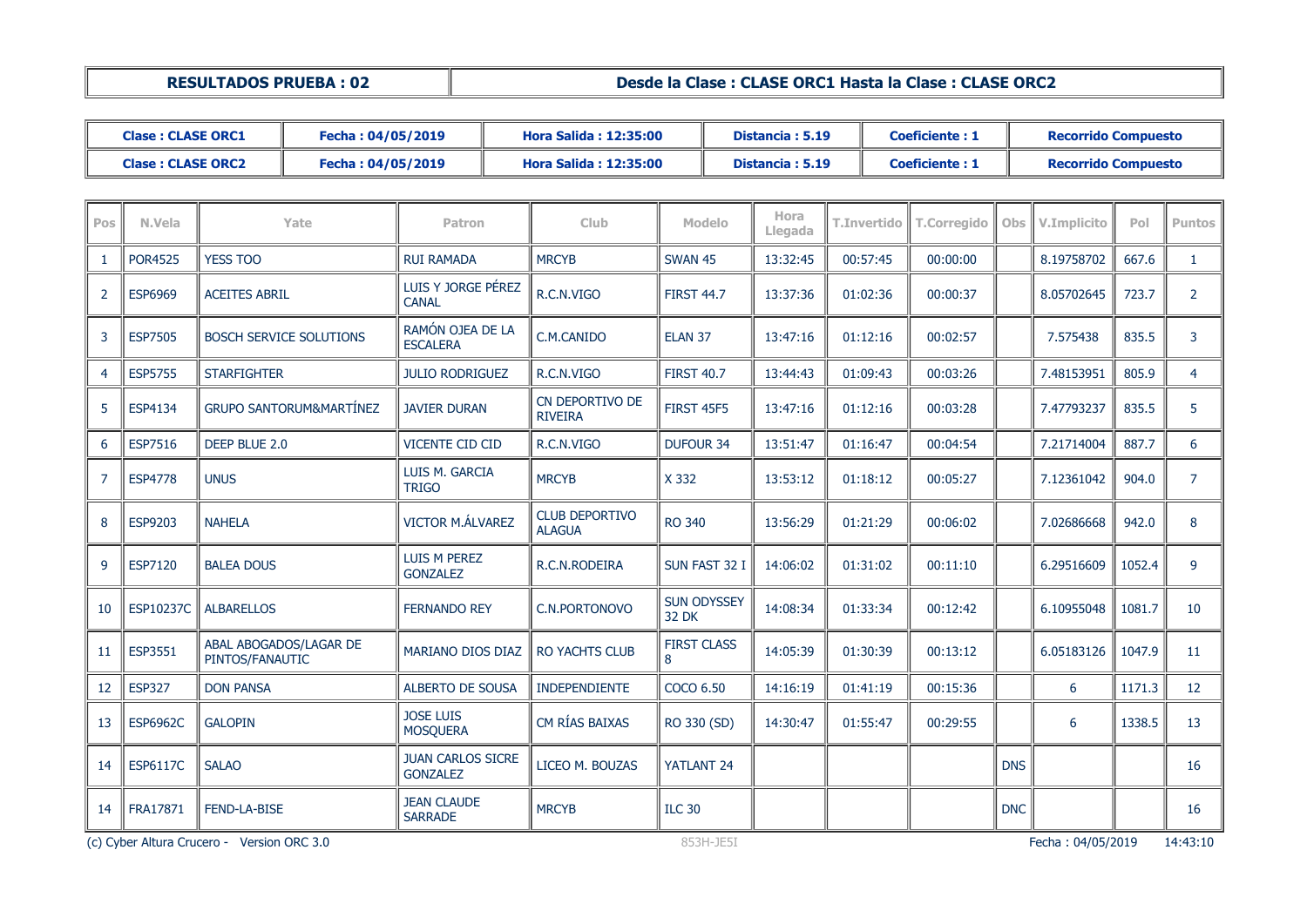



| <b>RESULTADOS PRUEBA: 01</b> | Desde la Clase : CLASE ORC1 Hasta la Clase : CLASE ORC2 |
|------------------------------|---------------------------------------------------------|
|                              |                                                         |

| <b>Clase: CLASE ORC1</b> | Fecha : 01/05/2019 | Hora Salida : 13:05:00       | Distancia: 17.61 | <b>Coeficiente: 1</b> | <b>Recorrido Compuesto</b> |
|--------------------------|--------------------|------------------------------|------------------|-----------------------|----------------------------|
| <b>Clase: CLASE ORC2</b> | Fecha: 01/05/2019  | <b>Hora Salida: 13:05:00</b> | Distancia: 17.61 | Coeficiente: 1        | <b>Recorrido Compuesto</b> |

| Pos            | N.Vela         | Yate                                      | <b>Patron</b>                          | <b>Club</b>                            | Modelo                      | Hora<br>Llegada | <b>T.Invertido</b> | <b>T.Corregido</b> | Obs | V.Implicito | Pol   | <b>Puntos</b>  |
|----------------|----------------|-------------------------------------------|----------------------------------------|----------------------------------------|-----------------------------|-----------------|--------------------|--------------------|-----|-------------|-------|----------------|
| $\mathbf{1}$   | <b>ESP6969</b> | <b>ACEITES ABRIL</b>                      | LUIS Y JORGE PÉREZ<br><b>CANAL</b>     | R.C.N.VIGO                             | <b>FIRST 44.7</b>           | 15:28:41        | 02:23:41           | 00:00:00           |     | 19.1082615  | 489.6 |                |
| $\overline{2}$ | ESP4134        | <b>GRUPO SANTORUM&amp;MARTÍNEZ</b>        | <b>JAVIER DURAN</b>                    | CN DEPORTIVO DE<br><b>RIVEIRA</b>      | <b>FIRST 45F5</b>           | 15:37:00        | 02:32:00           | 00:03:09           |     | 17.2930819  | 517.9 | 2              |
| 3              | <b>ESP7505</b> | <b>BOSCH SERVICE SOLUTIONS</b>            | RAMÓN OJEA DE LA<br><b>ESCALERA</b>    | C.M.CANIDO                             | ELAN <sub>37</sub>          | 15:49:56        | 02:44:56           | 00:06:45           |     | 15.6852694  | 561.9 | $\overline{3}$ |
| 4              | <b>ESP5755</b> | <b>STARFIGHTER</b>                        | <b>JULIO RODRIGUEZ</b>                 | R.C.N.VIGO                             | <b>FIRST 40.7</b>           | 15:43:49        | 02:38:49           | 00:06:50           |     | 15.6523637  | 541.1 | $\overline{4}$ |
| 5              | <b>ESP4778</b> | <b>UNUS</b>                               | LUIS M. GARCIA<br><b>TRIGO</b>         | <b>MRCYB</b>                           | X 332                       | 16:03:19        | 02:58:19           | 00:12:22           |     | 13.7406156  | 607.6 | 5              |
| 6              | <b>ESP7516</b> | DEEP BLUE 2.0                             | <b>VICENTE CID CID</b>                 | R.C.N.VIGO                             | <b>DUFOUR 34</b>            | 16:05:09        | 03:00:09           | 00:15:48           |     | 12.7239327  | 613.8 | 6              |
| $\overline{7}$ | <b>ESP7120</b> | <b>BALEA DOUS</b>                         | <b>LUIS M PEREZ</b><br><b>GONZALEZ</b> | R.C.N.RODEIRA                          | SUN FAST 32 I               | 16:21:26        | 03:16:26           | 00:19:34           |     | 11.8012916  | 669.3 | $\overline{7}$ |
| 8              | <b>ESP9203</b> | <b>NAHELA</b>                             | <b>VICTOR M.ÁLVAREZ</b>                | <b>CLUB DEPORTIVO</b><br><b>ALAGUA</b> | <b>RO 340</b>               | 16:20:18        | 03:15:18           | 00:21:44           |     | 11.3526173  | 665.4 | 8              |
| $\overline{9}$ | ESP3551        | ABAL ABOGADOS/LAGAR DE<br>PINTOS/FANAUTIC | <b>MARIANO DIOS DIAZ</b>               | <b>RO YACHTS CLUB</b>                  | <b>FIRST CLASS</b><br>8     | 16:30:54        | 03:25:54           | 00:26:17           |     | 10.5601334  | 701.5 | $\mathsf{q}$   |
| 10             | ESP10237C      | <b>ALBARELLOS</b>                         | <b>FERNANDO REY</b>                    | C.N.PORTONOVO                          | <b>SUN ODYSSEY</b><br>32 DK | 16:45:06        | 03:40:06           | 00:33:04           |     | 9.64804944  | 749.9 | 10             |
|                |                |                                           |                                        |                                        |                             |                 |                    |                    |     |             |       |                |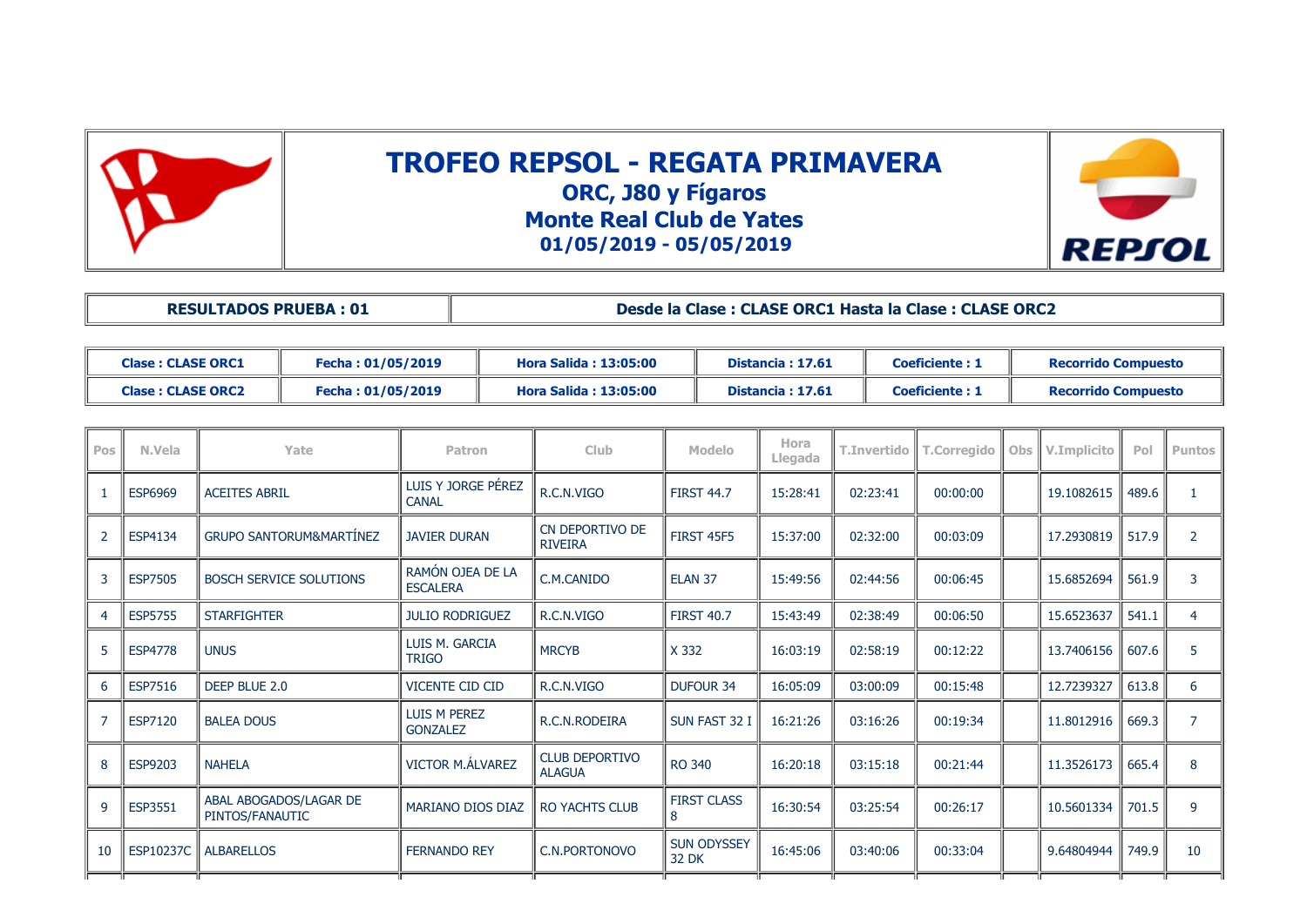| -11 | <b>ESP6962C</b> | l GALOPIN                                  | <b>JOSE LUIS</b><br><b>MOSQUERA</b>         | l CM RÍAS BAIXAS     | RO 330 (SD)       | 17:01:00 | 03:56:00 | 00:39:52 |            | 8.93258744   804.1 |       | 11       |
|-----|-----------------|--------------------------------------------|---------------------------------------------|----------------------|-------------------|----------|----------|----------|------------|--------------------|-------|----------|
| 12  | <b>ESP6117C</b> | <b>SALAO</b>                               | <b>JUAN CARLOS SICRE</b><br><b>GONZALEZ</b> | LICEO M. BOUZAS      | <b>YATLANT 24</b> | 17:18:03 | 04:13:03 | 00:49:32 |            | 8.12041394         | 862.2 | 12       |
| 13  | <b>ESP327</b>   | <b>DON PANSA</b>                           | ALBERTO DE SOUSA                            | <b>INDEPENDIENTE</b> | <b>COCO 6.50</b>  |          |          |          | DNS        |                    |       | 16       |
| 13  | <b>FRA17871</b> | <b>FEND-LA-BISE</b>                        | <b>JEAN CLAUDE</b><br><b>SARRADE</b>        | <b>MRCYB</b>         | <b>ILC 30</b>     |          |          |          | <b>DNC</b> |                    |       | 16       |
| 13  | <b>POR4525</b>  | <b>YESS TOO</b>                            | <b>RUI RAMADA</b>                           | <b>MRCYB</b>         | SWAN 45           |          |          |          | <b>DNS</b> |                    |       | 16       |
|     |                 | (c) Cyber Altura Crucero - Version ORC 3.0 |                                             |                      | 853H-JE5I         |          |          |          |            | Fecha: 01/05/2019  |       | 17:26:46 |



**RESULTADOS PRUEBA : 04 Clase : CLASE ORC1** 

|     | Fecha: 05/05/2019<br><b>Hora Salida: 14:15:00</b> |                                          |                                     |                                   | Distancia: 4.29<br><b>Coeficiente: 1</b> |                      |                 |                    |                    | <b>Recorrido Compuesto</b> |             |       |               |  |  |
|-----|---------------------------------------------------|------------------------------------------|-------------------------------------|-----------------------------------|------------------------------------------|----------------------|-----------------|--------------------|--------------------|----------------------------|-------------|-------|---------------|--|--|
|     |                                                   |                                          |                                     |                                   |                                          |                      |                 |                    |                    |                            |             |       |               |  |  |
| Pos | N.Vela                                            | Yate                                     | <b>Patron</b>                       |                                   | <b>Club</b>                              |                      | Hora<br>Llegada | <b>T.Invertido</b> | <b>T.Corregido</b> | Obs                        | V.Implicito | Pol   | <b>Puntos</b> |  |  |
|     | <b>ESP6969</b>                                    | <b>ACEITES ABRIL</b>                     | LUIS Y JORGE PÉREZ<br><b>CANAL</b>  | R.C.N.VIGO                        |                                          |                      | 15:10:19        | 00:55:19           | 00:00:00           |                            | 7.37047089  | 773.7 |               |  |  |
|     | <b>ESP7505</b>                                    | <b>BOSCH SERVICE</b><br><b>SOLUTIONS</b> | RAMÓN OJEA DE LA<br><b>ESCALERA</b> |                                   | C.M.CANIDO<br>ELAN <sub>37</sub>         |                      | 15:17:24        | 01:02:24           | 00:00:57           |                            | 7.16993487  | 872.7 | 2             |  |  |
|     | ESP4134                                           | <b>GRUPO</b><br>SANTORUM&MARTÍNEZ        | <b>JAVIER DURAN</b>                 | CN DEPORTIVO DE<br><b>RIVEIRA</b> |                                          | <b>FIRST</b><br>45F5 | 15:19:47        | 01:04:47           | 00:03:10           |                            | 6.74550527  | 906.1 | 3             |  |  |
|     | <b>POR4525</b>                                    | <b>YESS TOO</b>                          | <b>RUI RAMADA</b>                   | <b>MRCYB</b>                      |                                          | SWAN 45              | 15:09:57        | 00:54:57           | 00:03:36           |                            | 6.67039817  | 768.5 | 4             |  |  |
|     | <b>ESP7516</b>                                    | DEEP BLUE 2.0                            | VICENTE CID CID                     | R.C.N.VIGO                        |                                          | <b>DUFOUR</b><br>34  | 15:24:55        | 01:09:55           | 00:05:31           |                            | 6.35630085  | 977.9 | 5             |  |  |
| 6   | <b>ESP5755</b>                                    | <b>STARFIGHTER</b>                       | <b>JULIO RODRIGUEZ</b>              | R.C.N.VIGO                        |                                          | <b>FIRST</b>         | 15:20:56        | 01:05:56           | 00:06:11           |                            | 6.25590972  | 922.1 | 6             |  |  |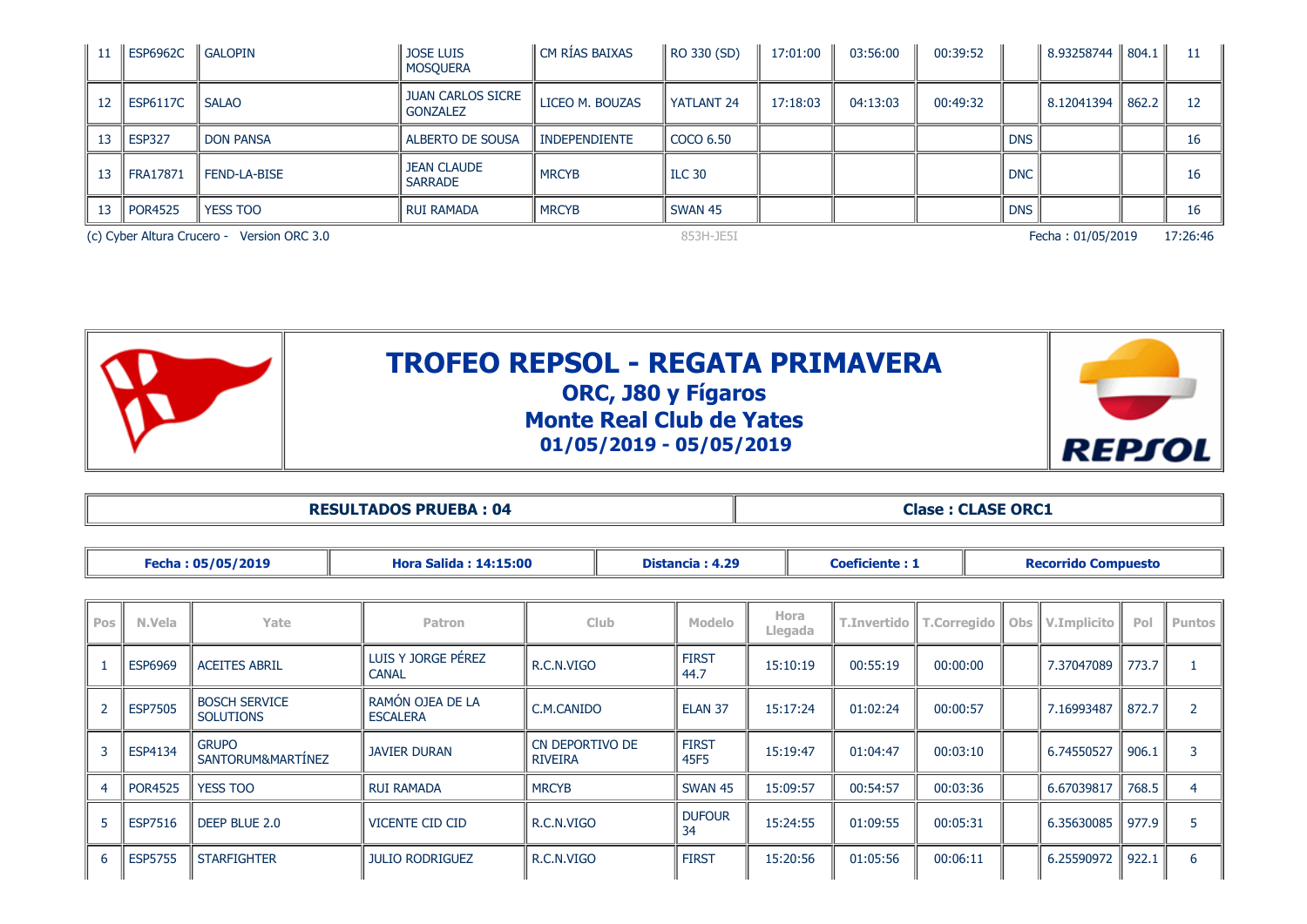|  |                            |                     |                            |              | 40.7          |  |            |                   |          |
|--|----------------------------|---------------------|----------------------------|--------------|---------------|--|------------|-------------------|----------|
|  | <b>FRA17871</b>            | <b>FEND-LA-BISE</b> | <b>JEAN CLAUDE SARRADE</b> | <b>MRCYB</b> | <b>ILC 30</b> |  | <b>DNC</b> |                   |          |
|  | (c) Cyber Altura Crucero - | Version ORC 3.0     |                            |              | 853H-JE5      |  |            | Fecha: 05/05/2019 | 15:33:47 |



**RESULTADOS PRUEBA : 03 Clase : CLASE ORC1** 

|            |                 | Fecha: 04/05/2019                          | <b>Hora Salida: 14:46:00</b> |              | Distancia: 8.06         |                    | <b>Coeficiente: 1</b> | <b>Offshore OSN</b> |                    |            |               |
|------------|-----------------|--------------------------------------------|------------------------------|--------------|-------------------------|--------------------|-----------------------|---------------------|--------------------|------------|---------------|
|            |                 |                                            |                              |              |                         |                    |                       |                     |                    |            |               |
| <b>Pos</b> | N.Vela          | Yate                                       | <b>Patron</b>                |              | Club.                   | <b>Modelo</b>      | <b>Hora Llegada</b>   | <b>T.Invertido</b>  | <b>T.Corregido</b> | Obs        | <b>Puntos</b> |
|            | <b>ESP7516</b>  | DEEP BLUE 2.0                              | VICENTE CID CID              | R.C.N.VIGO   |                         | <b>DUFOUR 34</b>   | 16:25:59              | 01:39:59            | 00:00:00           |            |               |
|            | <b>ESP7505</b>  | <b>BOSCH SERVICE SOLUTIONS</b>             | RAMON OJEA DE LA ESCALERA    | C.M.CANIDO   |                         | ELAN <sub>37</sub> | 16:24:43              | 01:38:43            | 00:01:03           |            |               |
|            | <b>ESP5755</b>  | <b>STARFIGHTER</b>                         | <b>JULIO RODRIGUEZ</b>       | R.C.N.VIGO   |                         | <b>FIRST 40.7</b>  | 16:23:13              | 01:37:13            | 00:03:00           |            |               |
|            | <b>ESP6969</b>  | <b>ACEITES ABRIL</b>                       | LUIS Y JORGE PEREZ CANAL     | R.C.N.VIGO   |                         | <b>FIRST 44.7</b>  | 16:25:40              | 01:39:40            | 00:09:39           |            | 4             |
|            | ESP4134         | <b>GRUPO SANTORUM&amp;MARTINEZ</b>         | <b>JAVIER DURAN</b>          |              | CN DEPORTIVO DE RIVEIRA | <b>FIRST 45F5</b>  | 16:40:00              | 01:54:00            | 00:19:03           |            |               |
| 6          | <b>FRA17871</b> | <b>FEND-LA-BISE</b>                        | <b>JEAN CLAUDE SARRADE</b>   | <b>MRCYB</b> |                         | <b>ILC 30</b>      |                       |                     |                    | <b>DNC</b> | 8             |
| 6          | <b>POR4525</b>  | <b>YESS TOO</b>                            | <b>RUI RAMADA</b>            | <b>MRCYB</b> |                         | SWAN 45            |                       |                     |                    | <b>DNF</b> | 8             |
|            |                 | (c) Cyber Altura Crucero - Version ORC 3.0 |                              |              | 853H-JE5I               |                    |                       |                     | Fecha: 04/05/2019  |            | 16:49:09      |

**TROFEO REPSOL - REGATA PRIMAVERA ORC, J80 y Fígaros**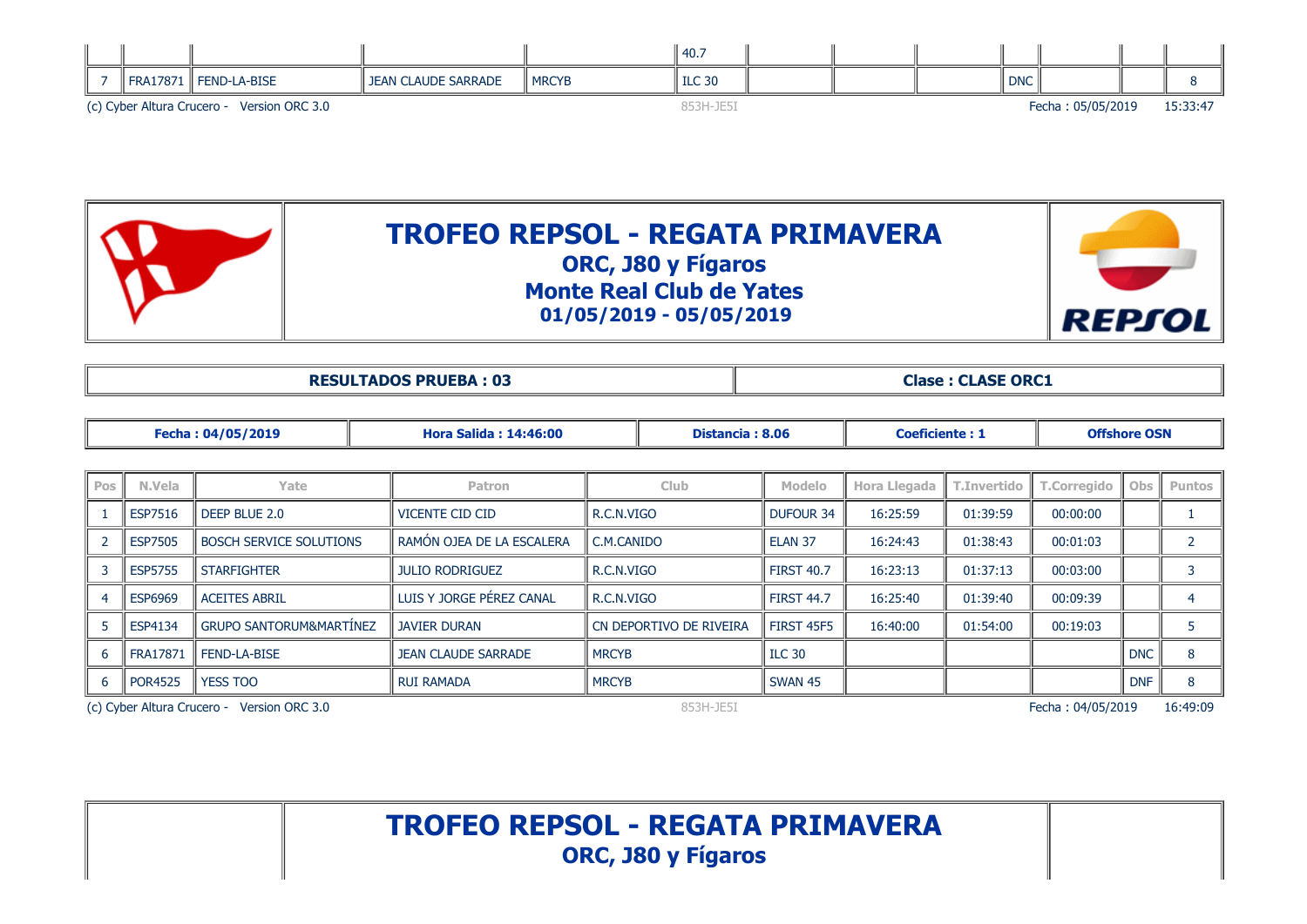

#### **Monte Real Club de Yates 01/05/2019 - 05/05/2019**



| <b>RESULTADOS PRUEBA: 02</b><br><b>Clase: CLASE ORC1</b> |
|----------------------------------------------------------|
|----------------------------------------------------------|

|                | Fecha: 04/05/2019<br><b>Hora Salida: 12:35:00</b> |                                          |                                     |                                   |             | Distancia: 5.19      |          | <b>Coeficiente: 1</b> |          |            | <b>Recorrido Compuesto</b> |                    |                    |       |             |     |        |
|----------------|---------------------------------------------------|------------------------------------------|-------------------------------------|-----------------------------------|-------------|----------------------|----------|-----------------------|----------|------------|----------------------------|--------------------|--------------------|-------|-------------|-----|--------|
|                |                                                   |                                          |                                     |                                   |             |                      |          |                       |          |            |                            |                    |                    |       |             |     |        |
| Pos            | N.Vela                                            | Yate                                     | <b>Patron</b>                       |                                   | <b>Club</b> |                      |          |                       |          |            | Hora<br>Llegada            | <b>T.Invertido</b> | <b>T.Corregido</b> | Obs   | V.Implicito | Pol | Puntos |
|                | <b>POR4525</b>                                    | <b>YESS TOO</b>                          | <b>RUI RAMADA</b>                   | <b>MRCYB</b>                      |             |                      |          |                       | 13:32:45 | 00:57:45   | 00:00:00                   |                    | 8.19758702         | 667.6 |             |     |        |
| $\overline{2}$ | <b>ESP6969</b>                                    | <b>ACEITES ABRIL</b>                     | LUIS Y JORGE PÉREZ<br><b>CANAL</b>  | R.C.N.VIGO                        |             | <b>FIRST</b><br>44.7 | 13:37:36 | 01:02:36              | 00:00:37 |            | 8.05702645                 | 723.7              | $\mathcal{P}$      |       |             |     |        |
| 3              | <b>ESP7505</b>                                    | <b>BOSCH SERVICE</b><br><b>SOLUTIONS</b> | RAMÓN OJEA DE LA<br><b>ESCALERA</b> | C.M.CANIDO                        |             | ELAN <sub>37</sub>   | 13:47:16 | 01:12:16              | 00:02:57 |            | 7.575438                   | 835.5              | 3                  |       |             |     |        |
| 4              | <b>ESP5755</b>                                    | <b>STARFIGHTER</b>                       | <b>JULIO RODRIGUEZ</b>              | R.C.N.VIGO                        |             | <b>FIRST</b><br>40.7 | 13:44:43 | 01:09:43              | 00:03:26 |            | 7.48153951                 | 805.9              | 4                  |       |             |     |        |
|                | ESP4134                                           | <b>GRUPO</b><br>SANTORUM&MARTÍNEZ        | <b>JAVIER DURAN</b>                 | CN DEPORTIVO DE<br><b>RIVEIRA</b> |             | <b>FIRST</b><br>45F5 | 13:47:16 | 01:12:16              | 00:03:28 |            | 7.47793237                 | 835.5              | 5                  |       |             |     |        |
| 6              | <b>ESP7516</b>                                    | DEEP BLUE 2.0                            | <b>VICENTE CID CID</b>              | R.C.N.VIGO                        |             | <b>DUFOUR</b><br>34  | 13:51:47 | 01:16:47              | 00:04:54 |            | 7.21714004                 | 887.7              | 6                  |       |             |     |        |
|                | FRA17871                                          | <b>FEND-LA-BISE</b>                      | <b>JEAN CLAUDE SARRADE</b>          | <b>MRCYB</b>                      |             | <b>ILC 30</b>        |          |                       |          | <b>DNC</b> |                            |                    | 8                  |       |             |     |        |
|                | (c) Cyber Altura Crucero - Version ORC 3.0        |                                          |                                     |                                   |             | 853H-JE5I            |          |                       |          |            | Fecha: 04/05/2019          |                    | 16:04:00           |       |             |     |        |



**TROFEO REPSOL - REGATA PRIMAVERA**

**ORC, J80 y Fígaros Monte Real Club de Yates 01/05/2019 - 05/05/2019**

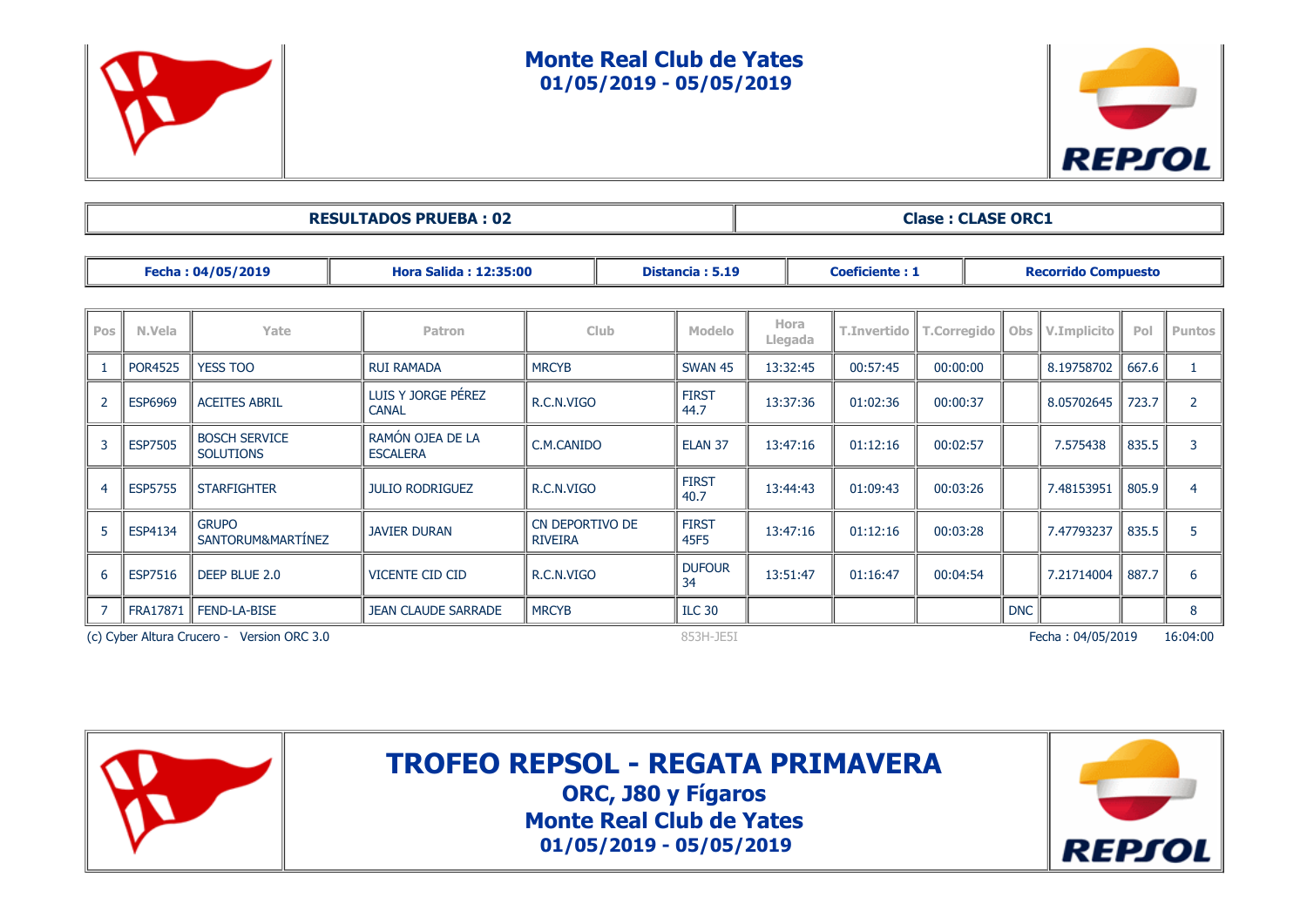| <b>RESULTADOS PRUEBA: 01</b> | <b>Clase: CLASE ORC1</b> |
|------------------------------|--------------------------|
|                              |                          |
|                              |                          |

|                          |                                                                                          | Fecha: 01/05/2019                        | <b>Hora Salida: 13:05:00</b>        |                                   | Distancia: 17.61 |                      |                 | <b>Coeficiente: 1</b> |                    | <b>Recorrido Compuesto</b> |            |                    |       |               |  |
|--------------------------|------------------------------------------------------------------------------------------|------------------------------------------|-------------------------------------|-----------------------------------|------------------|----------------------|-----------------|-----------------------|--------------------|----------------------------|------------|--------------------|-------|---------------|--|
|                          |                                                                                          |                                          |                                     |                                   |                  |                      |                 |                       |                    |                            |            |                    |       |               |  |
| Pos                      | N.Vela                                                                                   | Yate                                     | <b>Patron</b>                       |                                   | <b>Club</b>      | <b>Modelo</b>        | Hora<br>Llegada |                       | <b>T.Invertido</b> | <b>T.Corregido</b>         | Obs        | <b>V.Implicito</b> | Pol   | <b>Puntos</b> |  |
|                          | <b>ESP6969</b>                                                                           | <b>ACEITES ABRIL</b>                     | LUIS Y JORGE PÉREZ<br><b>CANAL</b>  | R.C.N.VIGO                        |                  | <b>FIRST</b><br>44.7 | 15:28:41        |                       | 02:23:41           | 00:00:00                   |            | 19.1082615         | 489.6 |               |  |
| $\overline{\phantom{a}}$ | ESP4134                                                                                  | <b>GRUPO</b><br>SANTORUM&MARTÍNEZ        | <b>JAVIER DURAN</b>                 | CN DEPORTIVO DE<br><b>RIVEIRA</b> |                  | <b>FIRST</b><br>45F5 | 15:37:00        |                       | 02:32:00           | 00:03:09                   |            | 17.2930819         | 517.9 | 2             |  |
|                          | <b>ESP7505</b>                                                                           | <b>BOSCH SERVICE</b><br><b>SOLUTIONS</b> | RAMÓN OJEA DE LA<br><b>ESCALERA</b> | C.M.CANIDO                        |                  | ELAN <sub>37</sub>   | 15:49:56        |                       | 02:44:56           | 00:06:45                   |            | 15.6852694         | 561.9 | 3             |  |
| 4                        | <b>ESP5755</b>                                                                           | <b>STARFIGHTER</b>                       | <b>JULIO RODRIGUEZ</b>              | R.C.N.VIGO                        |                  | <b>FIRST</b><br>40.7 | 15:43:49        |                       | 02:38:49           | 00:06:50                   |            | 15.6523637         | 541.1 | 4             |  |
| 5                        | ESP7516                                                                                  | DEEP BLUE 2.0                            | <b>VICENTE CID CID</b>              | R.C.N.VIGO                        |                  | <b>DUFOUR</b><br>34  | 16:05:09        |                       | 03:00:09           | 00:15:48                   |            | 12.7239327         | 613.8 | 5             |  |
| 6                        | <b>FRA17871</b>                                                                          | <b>FEND-LA-BISE</b>                      | <b>JEAN CLAUDE SARRADE</b>          | <b>MRCYB</b>                      |                  | <b>ILC 30</b>        |                 |                       |                    |                            | <b>DNC</b> |                    |       | 8             |  |
| 6                        | <b>POR4525</b><br><b>YESS TOO</b><br><b>RUI RAMADA</b><br><b>MRCYB</b>                   |                                          |                                     |                                   | <b>SWAN 45</b>   |                      |                 |                       |                    | <b>DNS</b>                 |            |                    | 8     |               |  |
|                          | (c) Cyber Altura Crucero - Version ORC 3.0<br>853H-JE5I<br>Fecha: 01/05/2019<br>16:49:39 |                                          |                                     |                                   |                  |                      |                 |                       |                    |                            |            |                    |       |               |  |







|                   | <b>RESULTADOS PRUEBA: 04</b> | <b>Clase: CLASE ORC2</b> |                       |                            |  |  |  |
|-------------------|------------------------------|--------------------------|-----------------------|----------------------------|--|--|--|
|                   |                              |                          |                       |                            |  |  |  |
| Fecha: 05/05/2019 | <b>Hora Salida: 14:15:00</b> | Distancia: 4.29          | <b>Coeficiente: 1</b> | <b>Recorrido Compuesto</b> |  |  |  |
|                   |                              |                          |                       |                            |  |  |  |

 $\mathbf{I}$ 

H

 $\mathbb{L}$ 

 $\mathbf{I}$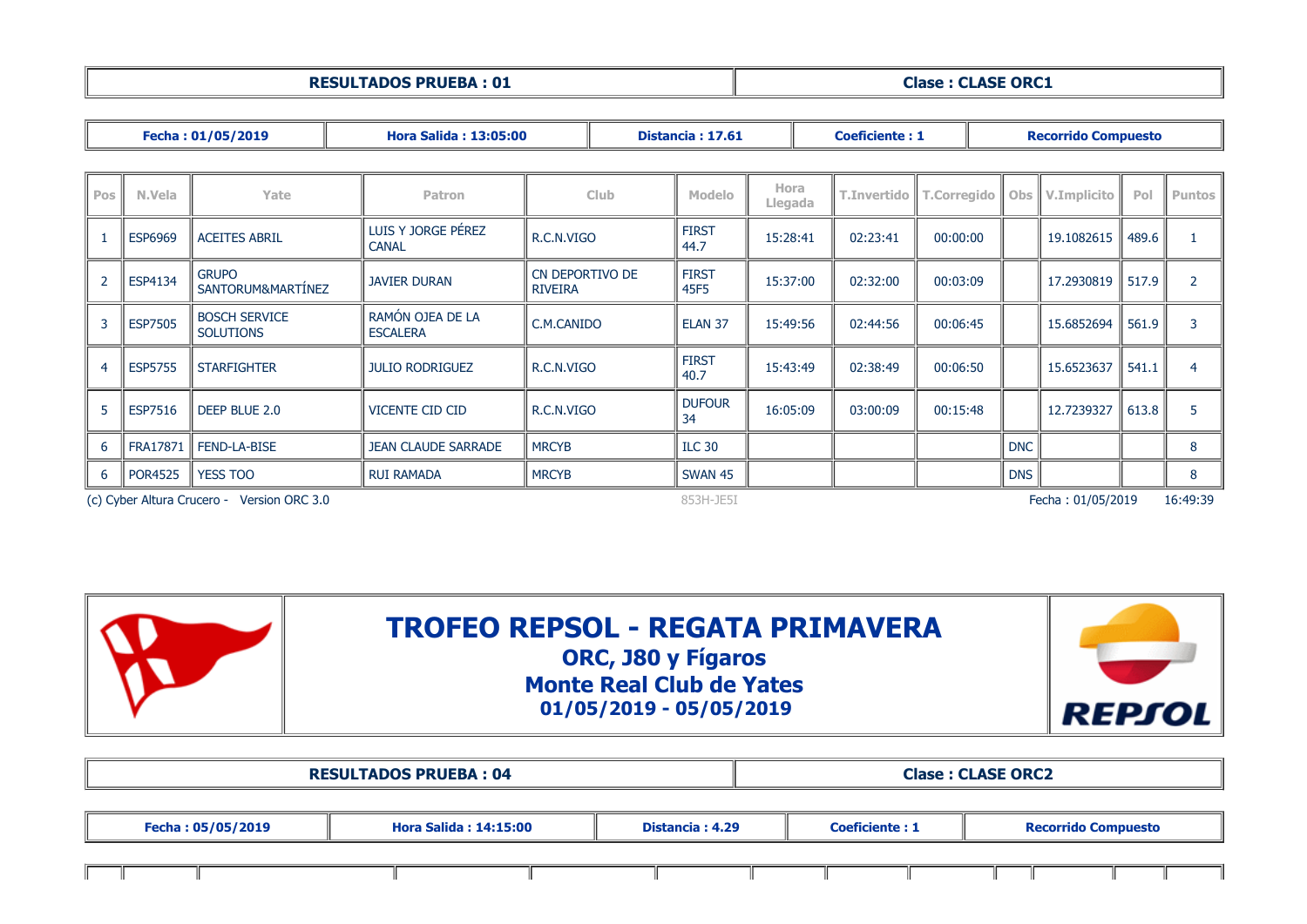| Pos            | N.Vela           | Yate                                                                                     | Patron                                      | <b>Club</b>                            | <b>Modelo</b>               | Hora<br>Llegada |          | T.Invertido   T.Corregido   Obs   V.Implicito |            |            | Pol    | Puntos <sup> </sup> |  |
|----------------|------------------|------------------------------------------------------------------------------------------|---------------------------------------------|----------------------------------------|-----------------------------|-----------------|----------|-----------------------------------------------|------------|------------|--------|---------------------|--|
|                | <b>ESP4778</b>   | <b>UNUS</b>                                                                              | LUIS M. GARCIA<br><b>TRIGO</b>              | <b>MRCYB</b>                           | X 332                       | 15:24:38        | 01:09:38 | 00:00:00                                      |            | 6.28651362 | 973.9  |                     |  |
|                | ESP7120          | <b>BALEA DOUS</b>                                                                        | <b>LUIS M PEREZ</b><br><b>GONZALEZ</b>      | R.C.N.RODEIRA                          | SUN FAST 32 I               | 15:30:47        | 01:15:47 | 00:01:32                                      |            | 6.10793389 | 1059.9 | $\overline{2}$      |  |
| 3              | ESP9203          | <b>NAHELA</b>                                                                            | VICTOR M.ÁLVAREZ                            | <b>CLUB DEPORTIVO</b><br><b>ALAGUA</b> | <b>RO 340</b>               | 15:28:31        | 01:13:31 | 00:01:33                                      |            | 6.10578526 | 1028.2 |                     |  |
| $\overline{4}$ | ESP3551          | ABAL ABOGADOS/LAGAR DE<br>PINTOS/FANAUTIC                                                | MARIANO DIOS DIAZ                           | <b>RO YACHTS CLUB</b>                  | <b>FIRST CLASS 8</b>        | 15:32:39        | 01:17:39 | 00:06:01                                      |            | 6          | 1086.0 |                     |  |
| 5              | <b>ESP10237C</b> | <b>ALBARELLOS</b>                                                                        | <b>FERNANDO REY</b>                         | C.N.PORTONOVO                          | <b>SUN ODYSSEY</b><br>32 DK | 15:41:53        | 01:26:53 | 00:12:13                                      |            | 6          | 1215.2 |                     |  |
| 6              | <b>ESP327</b>    | <b>DON PANSA</b>                                                                         | <b>ALBERTO DE SOUSA</b>                     | <b>INDEPENDIENTE</b>                   | COCO 6.50                   | 15:45:53        | 01:30:53 | 00:12:33                                      |            | 6          | 1271.1 | 6                   |  |
|                | <b>ESP6117C</b>  | <b>SALAO</b>                                                                             | <b>JUAN CARLOS SICRE</b><br><b>GONZALEZ</b> | LICEO M. BOUZAS                        | YATLANT 24                  | 15:46:33        | 01:31:33 | 00:15:18                                      |            | 6          | 1280.4 |                     |  |
| 8              | <b>ESP6962C</b>  | <b>GALOPIN</b>                                                                           | <b>JOSE LUIS</b><br><b>MOSQUERA</b>         | CM RÍAS BAIXAS                         | RO 330 (SD)                 |                 |          |                                               | <b>DNC</b> |            |        | 9                   |  |
|                |                  | Fecha: 05/05/2019<br>(c) Cyber Altura Crucero - Version ORC 3.0<br>853H-JE5I<br>15:49:26 |                                             |                                        |                             |                 |          |                                               |            |            |        |                     |  |



### **TROFEO REPSOL - REGATA PRIMAVERA ORC, J80 y Fígaros Monte Real Club de Yates**

**01/05/2019 - 05/05/2019**



**RESULTADOS PRUEBA : 03 Clase : CLASE ORC2** 

| Fecha: 04/05/2019 |                | <b>Hora Salida: 14:46:00</b> |                      | Distancia: 8.06 |               |          | <b>Offshore OSN</b> |                           |            |               |
|-------------------|----------------|------------------------------|----------------------|-----------------|---------------|----------|---------------------|---------------------------|------------|---------------|
|                   |                |                              |                      |                 |               |          |                     |                           |            |               |
| Pos               | N.Vela         | Yate                         | <b>Patron</b>        | Club.           | <b>Modelo</b> |          |                     | T.Invertido   T.Corregido | <b>Obs</b> | <b>Puntos</b> |
|                   | <b>ESP4778</b> | <b>UNUS</b>                  | LUIS M. GARCIA TRIGO | <b>I</b> MRCYB  | X 332         | 16:24:36 | 01:38:36            | 00:00:00                  |            |               |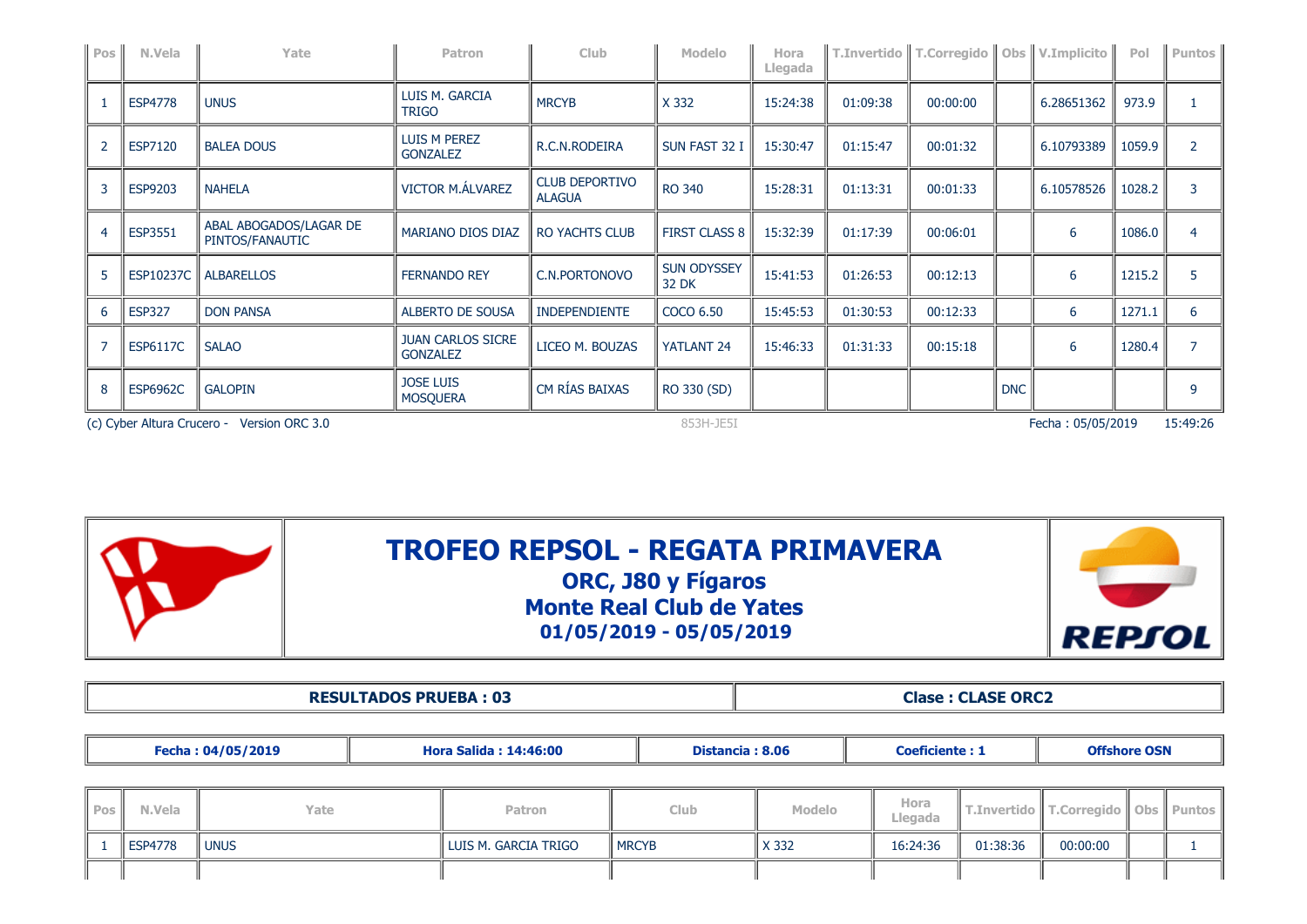| $\overline{2}$ |                 | ESP10237C ALBARELLOS                       | <b>FERNANDO REY</b>                         | C.N.PORTONOVO                          | SUN ODYSSEY 32<br><b>DK</b> | 16:39:40 | 01:53:40 | 00:10:32          |          |
|----------------|-----------------|--------------------------------------------|---------------------------------------------|----------------------------------------|-----------------------------|----------|----------|-------------------|----------|
|                | <b>ESP7120</b>  | <b>BALEA DOUS</b>                          | LUIS M PEREZ GONZALEZ                       | R.C.N.RODEIRA                          | SUN FAST 32 I               | 16:39:45 | 01:53:45 | 00:11:08          |          |
|                | <b>ESP9203</b>  | <b>NAHELA</b>                              | <b>VICTOR M.ÁLVAREZ</b>                     | <b>CLUB DEPORTIVO</b><br><b>ALAGUA</b> | <b>RO 340</b>               | 16:39:28 | 01:53:28 | 00:12:56          |          |
|                | <b>ESP3551</b>  | ABAL ABOGADOS/LAGAR DE<br>PINTOS/FANAUTIC  | <b>MARIANO DIOS DIAZ</b>                    | <b>RO YACHTS CLUB</b>                  | <b>FIRST CLASS 8</b>        | 16:43:19 | 01:57:19 | 00:14:15          |          |
| 6              | <b>ESP327</b>   | <b>DON PANSA</b>                           | ALBERTO DE SOUSA                            | <b>INDEPENDIENTE</b>                   | COCO 6.50                   | 16:49:32 | 02:03:32 | 00:14:16          |          |
|                | <b>ESP6117C</b> | <b>SALAO</b>                               | <b>JUAN CARLOS SICRE</b><br><b>GONZALEZ</b> | LICEO M. BOUZAS                        | YATLANT 24                  | 16:54:30 | 02:08:30 | 00:19:52          |          |
|                | <b>ESP6962C</b> | <b>GALOPIN</b>                             | <b>JOSE LUIS MOSQUERA</b>                   | CM RÍAS BAIXAS                         | RO 330 (SD)                 | 17:04:59 | 02:18:59 | 00:34:49          |          |
|                |                 | (c) Cyber Altura Crucero - Version ORC 3.0 |                                             | 853H-JE5I                              |                             |          |          | Fecha: 04/05/2019 | 17:11:10 |



|            |                |                                           | <b>RESULTADOS PRUEBA: 02</b> |                                                 |                                        | <b>Clase: CLASE ORC2</b> |                      |                       |                            |             |     |               |  |  |  |
|------------|----------------|-------------------------------------------|------------------------------|-------------------------------------------------|----------------------------------------|--------------------------|----------------------|-----------------------|----------------------------|-------------|-----|---------------|--|--|--|
|            |                |                                           |                              |                                                 |                                        |                          |                      |                       |                            |             |     |               |  |  |  |
|            |                | Fecha: 04/05/2019                         |                              | Distancia: 5.19<br><b>Hora Salida: 12:35:00</b> |                                        |                          |                      | <b>Coeficiente: 1</b> | <b>Recorrido Compuesto</b> |             |     |               |  |  |  |
|            |                |                                           |                              |                                                 |                                        |                          |                      |                       |                            |             |     |               |  |  |  |
| <b>Pos</b> | N.Vela         | Yate                                      |                              | <b>Patron</b>                                   | <b>Club</b>                            |                          | <b>Modelo</b>        | Hora<br>Llegada       | T.Invertido                | T.Corregido | Obs | <b>Puntos</b> |  |  |  |
|            | <b>ESP4778</b> | UNUS                                      |                              |                                                 | <b>MRCYB</b>                           | X 332                    |                      | 13:53:12              | 01:18:12                   | 00:00:00    |     |               |  |  |  |
|            | <b>ESP9203</b> | <b>NAHELA</b>                             |                              |                                                 | <b>CLUB DEPORTIVO</b><br><b>ALAGUA</b> |                          | RO 340               | 13:56:29              | 01:21:29                   | 00:00:45    |     |               |  |  |  |
|            | ESP10237C      | <b>ALBARELLOS</b>                         |                              | <b>FERNANDO REY</b>                             | C.N.PORTONOVO                          | DK                       | SUN ODYSSEY 32       | 14:08:34              | 01:33:34                   | 00:09:19    |     |               |  |  |  |
|            | ESP3551        | ABAL ABOGADOS/LAGAR DE<br>PINTOS/FANAUTIC |                              | MARIANO DIOS DIAZ                               | I RO YACHTS CLUB                       |                          | <b>FIRST CLASS 8</b> | 14:05:39              | 01:30:39                   | 00:09:57    |     |               |  |  |  |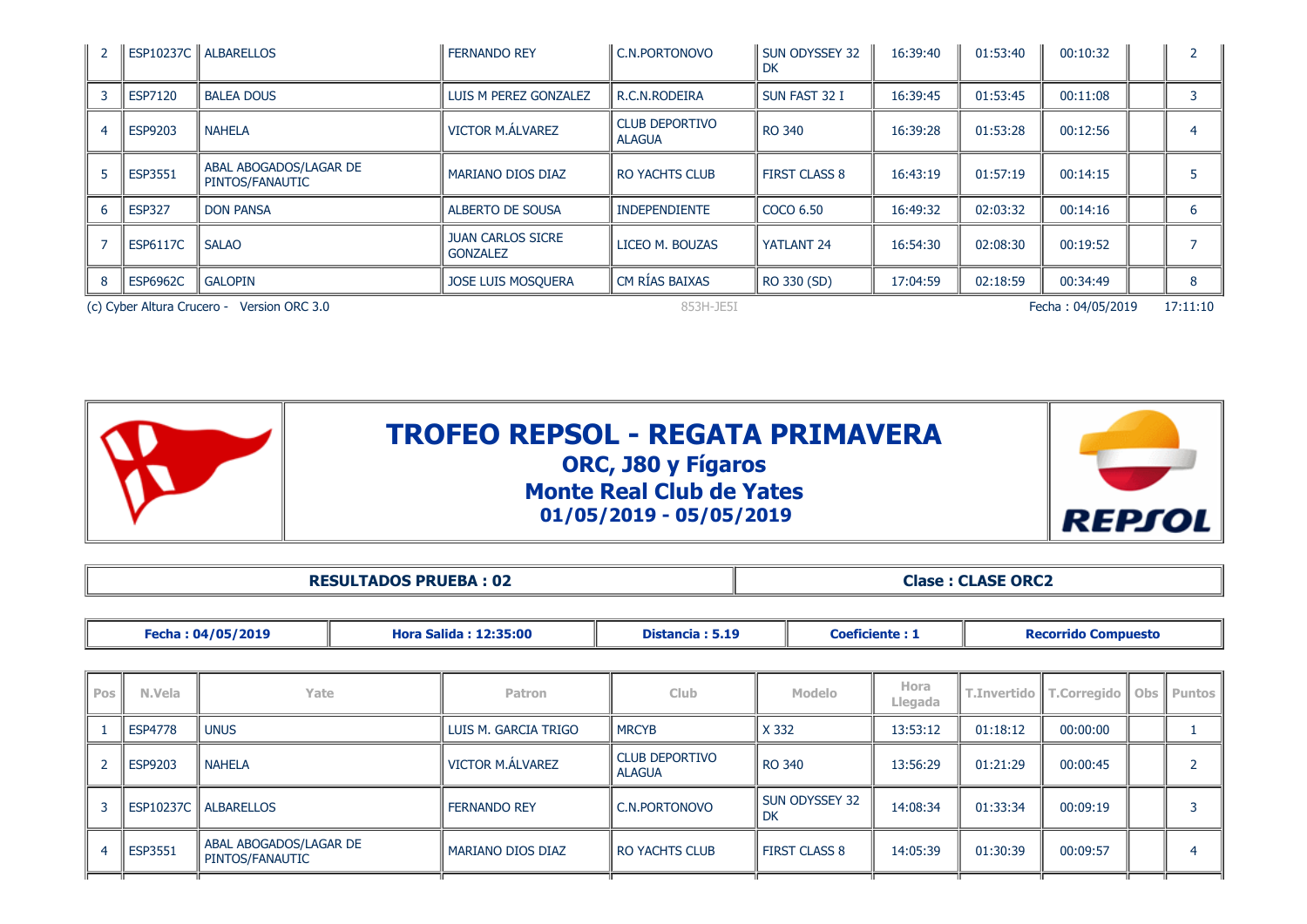|  | <b>ESP327</b>   | I DON PANSA                                | I ALBERTO DE SOUSA                          | ll INDEPENDIENTE | COCO 6.50       | 14:16:19 | 01:41:19 | 00:12:28          |            |          |
|--|-----------------|--------------------------------------------|---------------------------------------------|------------------|-----------------|----------|----------|-------------------|------------|----------|
|  | <b>ESP6962C</b> | l Galopin                                  | <b>JOSE LUIS MOSQUERA</b>                   | l CM RÍAS BAIXAS | RO 330 (SD)     | 14:30:47 | 01:55:47 | 00:26:47          |            |          |
|  | <b>ESP6117C</b> | l SALAO                                    | <b>JUAN CARLOS SICRE</b><br><b>GONZALEZ</b> | LICEO M. BOUZAS  | YATLANT 24      |          |          |                   | <b>DNS</b> |          |
|  | ESP7120         | I BALEA DOUS                               | LUIS M PEREZ GONZALEZ                       | l R.C.N.RODEIRA  | l sun fast 32 I | 14:06:02 |          |                   | DSQ        |          |
|  |                 | (c) Cyber Altura Crucero - Version ORC 3.0 | 853H-JE5I                                   |                  |                 |          |          | Fecha: 04/05/2019 |            | 18:51:32 |



|  | <b>RESULTADOS PRUEBA: 0:</b> |  |  |
|--|------------------------------|--|--|
|--|------------------------------|--|--|

**Resultation in the class of the class of Clase : CLASE ORC2** 

|                | Fecha: 01/05/2019 |                                           |  | <b>Hora Salida: 13:05:00</b>        | Distancia: 17.61 |                       |                             |                 | <b>Coeficiente: 1</b> |                    |  | <b>Recorrido Compuesto</b> |             |       |                |  |
|----------------|-------------------|-------------------------------------------|--|-------------------------------------|------------------|-----------------------|-----------------------------|-----------------|-----------------------|--------------------|--|----------------------------|-------------|-------|----------------|--|
|                |                   |                                           |  |                                     |                  |                       |                             |                 |                       |                    |  |                            |             |       |                |  |
| Pos            | N.Vela            | Yate                                      |  | Patron                              | <b>Club</b>      |                       | <b>Modelo</b>               | Hora<br>Llegada | <b>T.Invertido</b>    | <b>T.Corregido</b> |  | Obs                        | V.Implicito | Pol   | <b>Puntos</b>  |  |
|                | <b>ESP4778</b>    | <b>UNUS</b>                               |  | LUIS M. GARCIA<br><b>TRIGO</b>      | <b>MRCYB</b>     |                       | X 332                       | 16:03:19        | 02:58:19              | 00:00:00           |  |                            | 13.7406156  | 607.6 |                |  |
| $\overline{2}$ | ESP7120           | <b>BALEA DOUS</b>                         |  | LUIS M PEREZ<br><b>GONZALEZ</b>     | R.C.N.RODEIRA    |                       | SUN FAST 32 I               | 16:21:26        | 03:16:26              | 00:09:46           |  |                            | 11.8012916  | 669.3 | $\overline{2}$ |  |
| 3              | ESP9203           | <b>NAHELA</b>                             |  | VICTOR M.ÁLVAREZ                    | <b>ALAGUA</b>    | <b>CLUB DEPORTIVO</b> | <b>RO 340</b>               | 16:20:18        | 03:15:18              | 00:12:44           |  |                            | 11.3526173  | 665.4 | 3              |  |
| $\overline{4}$ | ESP3551           | ABAL ABOGADOS/LAGAR DE<br>PINTOS/FANAUTIC |  | <b>MARIANO DIOS DIAZ</b>            |                  | <b>RO YACHTS CLUB</b> | <b>FIRST CLASS 8</b>        | 16:30:54        | 03:25:54              | 00:18:56           |  |                            | 10.5601334  | 701.5 | 4              |  |
| 5              | ESP10237C         | <b>ALBARELLOS</b>                         |  | <b>FERNANDO REY</b>                 | C.N.PORTONOVO    |                       | <b>SUN ODYSSEY</b><br>32 DK | 16:45:06        | 03:40:06              | 00:28:12           |  |                            | 9.64804944  | 749.9 | 5.             |  |
| 6              | <b>ESP6962C</b>   | <b>GALOPIN</b>                            |  | <b>JOSE LUIS</b><br><b>MOSQUERA</b> | CM RÍAS BAIXAS   |                       | RO 330 (SD)                 | 17:01:00        | 03:56:00              | 00:37:33           |  |                            | 8.93258744  | 804.1 | 6              |  |
| $\overline{7}$ | <b>ESP6117C</b>   | <b>SALAO</b>                              |  | <b>JUAN CARLOS SICRE</b>            |                  | LICEO M. BOUZAS       | YATLANT <sub>24</sub>       | 17:18:03        | 04:13:03              | 00:50:41           |  |                            | 8.12041394  | 862.2 | $\overline{7}$ |  |